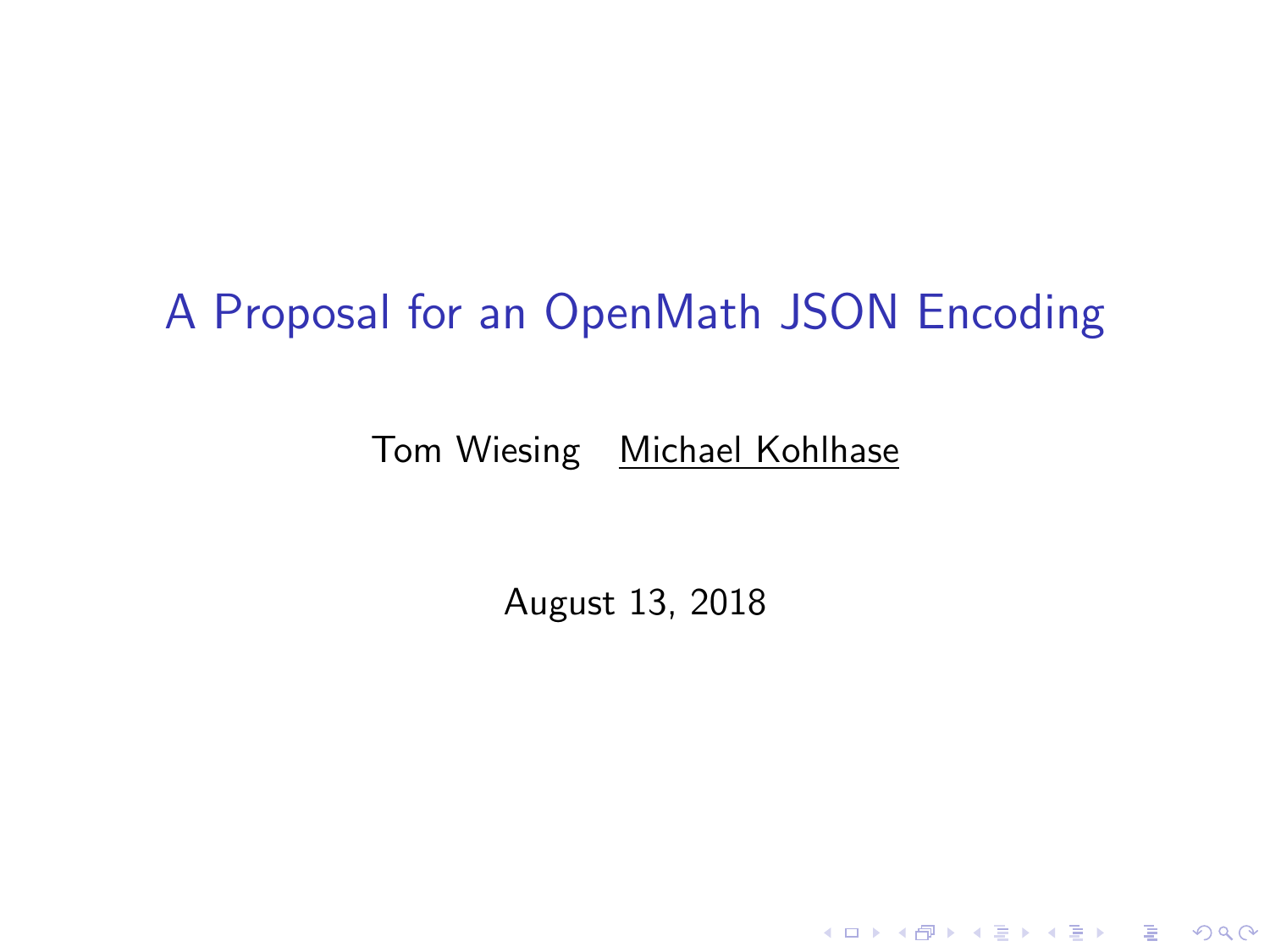## Recap: The OpenMath Information Architecture

- $\triangleright$  OpenMath provides extensible standards for representing the semantics of mathematical objects and communicating them between software systems.
- $\blacktriangleright$  The main encoding is based on XML
	- $\triangleright$  XML has a convenient tree model
	- $\triangleright$  XML is supported in many programming languages



**KORK EXTERNE PROVIDE**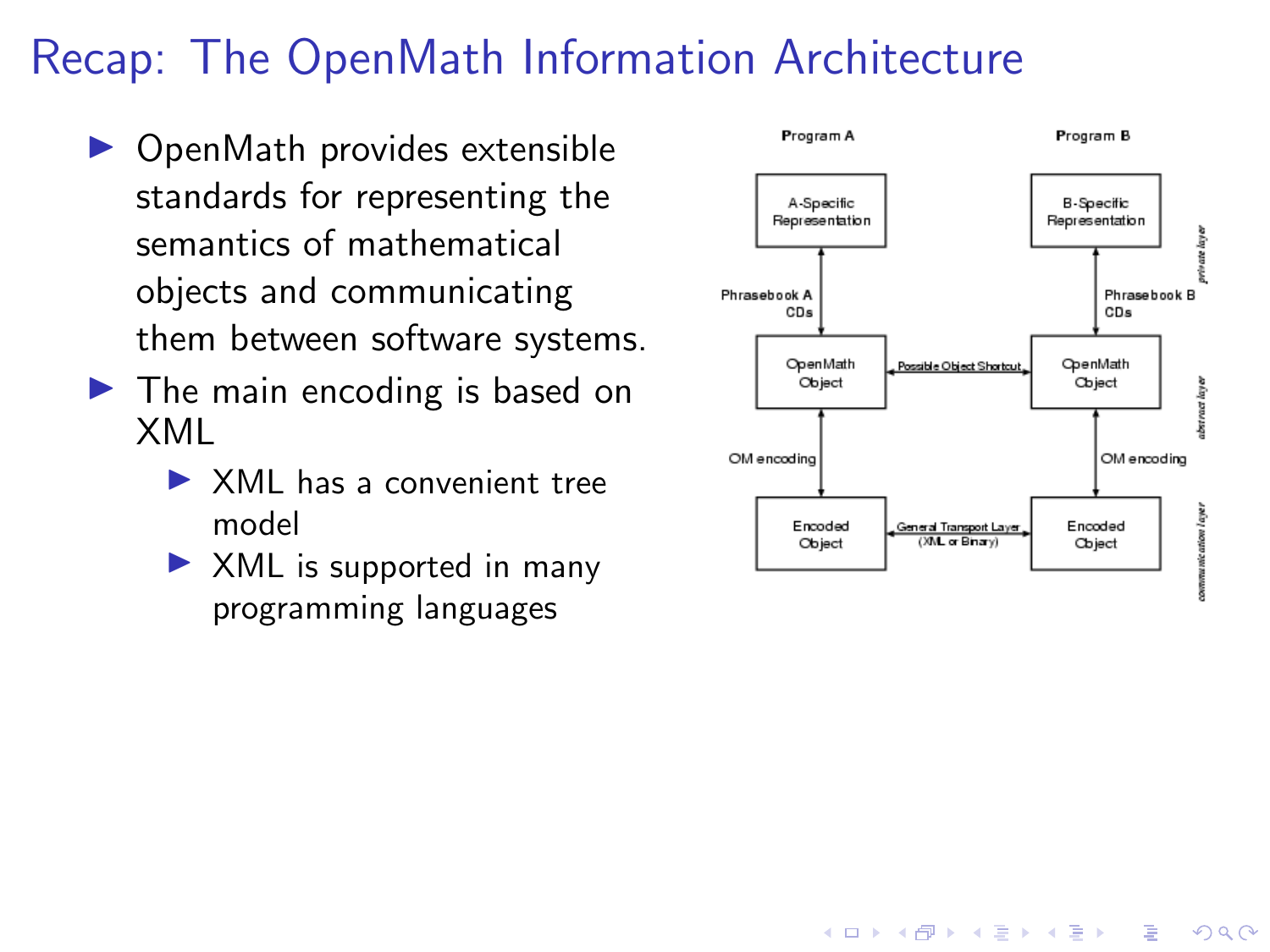## Recap: The OpenMath Information Architecture

- $\triangleright$  OpenMath provides extensible standards for representing the semantics of mathematical objects and communicating them between software systems.
- $\blacktriangleright$  The main encoding is based on XML
	- $\triangleright$  XML has a convenient tree model
	- $\triangleright$  XML is supported in many programming languages
	- $\triangleright$  BUT: XML is not the only game in town.
	- some communities/frameworks prefer the more lightweight JSON (especially in the Web services context)
	- ▶ OpenMath may want to provide a JSON encoding to cater to these communities



**KORK EXTERNE PROVIDE**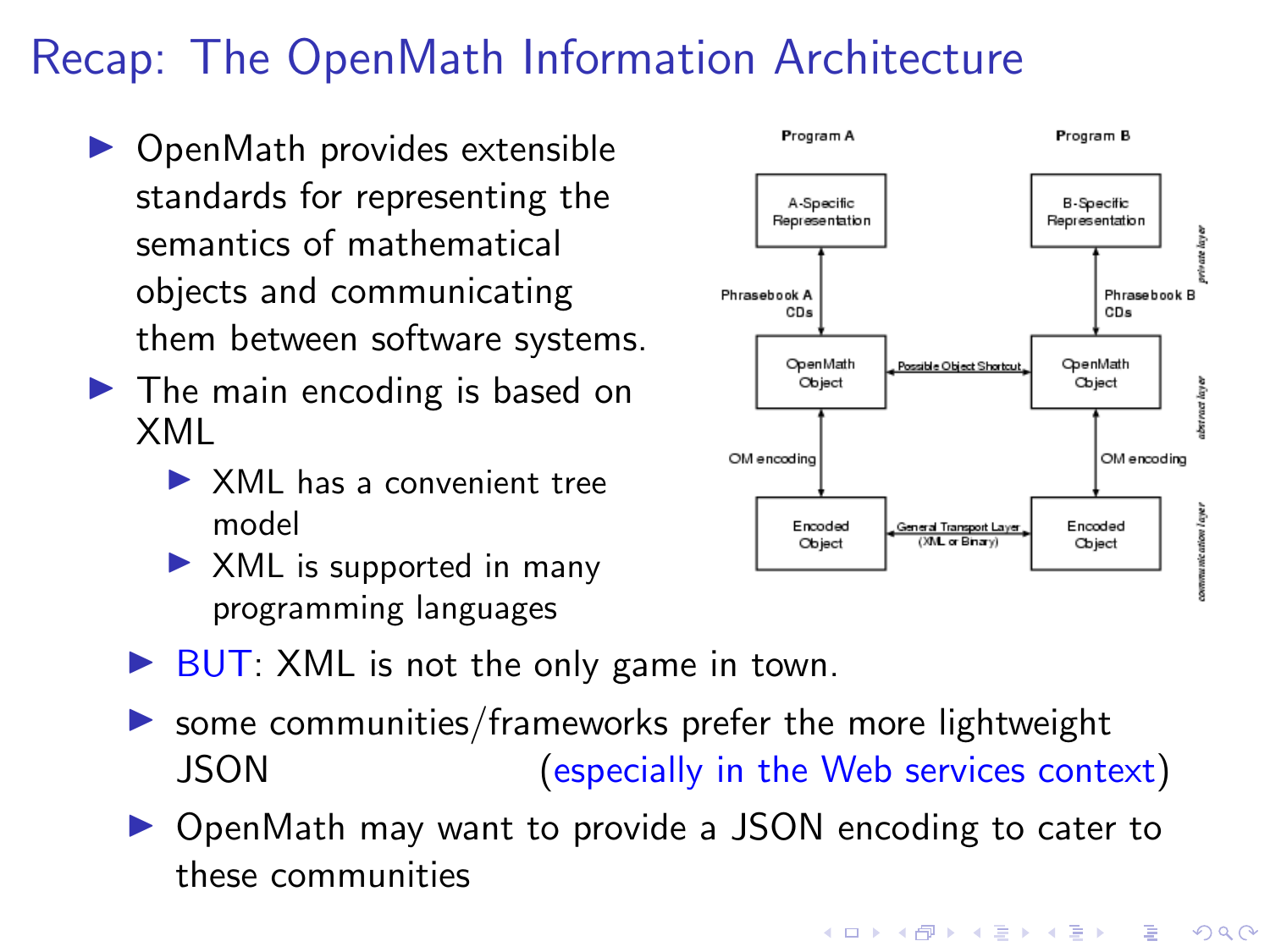#### What is JSON?

 $\triangleright$  JSON = JavaScript Object Notation

- $\blacktriangleright$  lightweight data-interchange format
- $\triangleright$  subset of JavaScript (used a lot on the web)
- $\blacktriangleright$  defined independently
- $\blacktriangleright$  Primitive types
	- Strings (e.g. "Hello $_{\cup}$ world")
	- $\triangleright$  Numbers (e.g. 42 or 3.14159265)
	- Booleans (true and false)
	- $\blacktriangleright$  null

 $\blacktriangleright$  Composite types

- $\blacktriangleright$  Arrays (e.g.  $[1, "two", false]$ )
- ▶ Objects (e.g. {"foo": "bar", "answer": 42})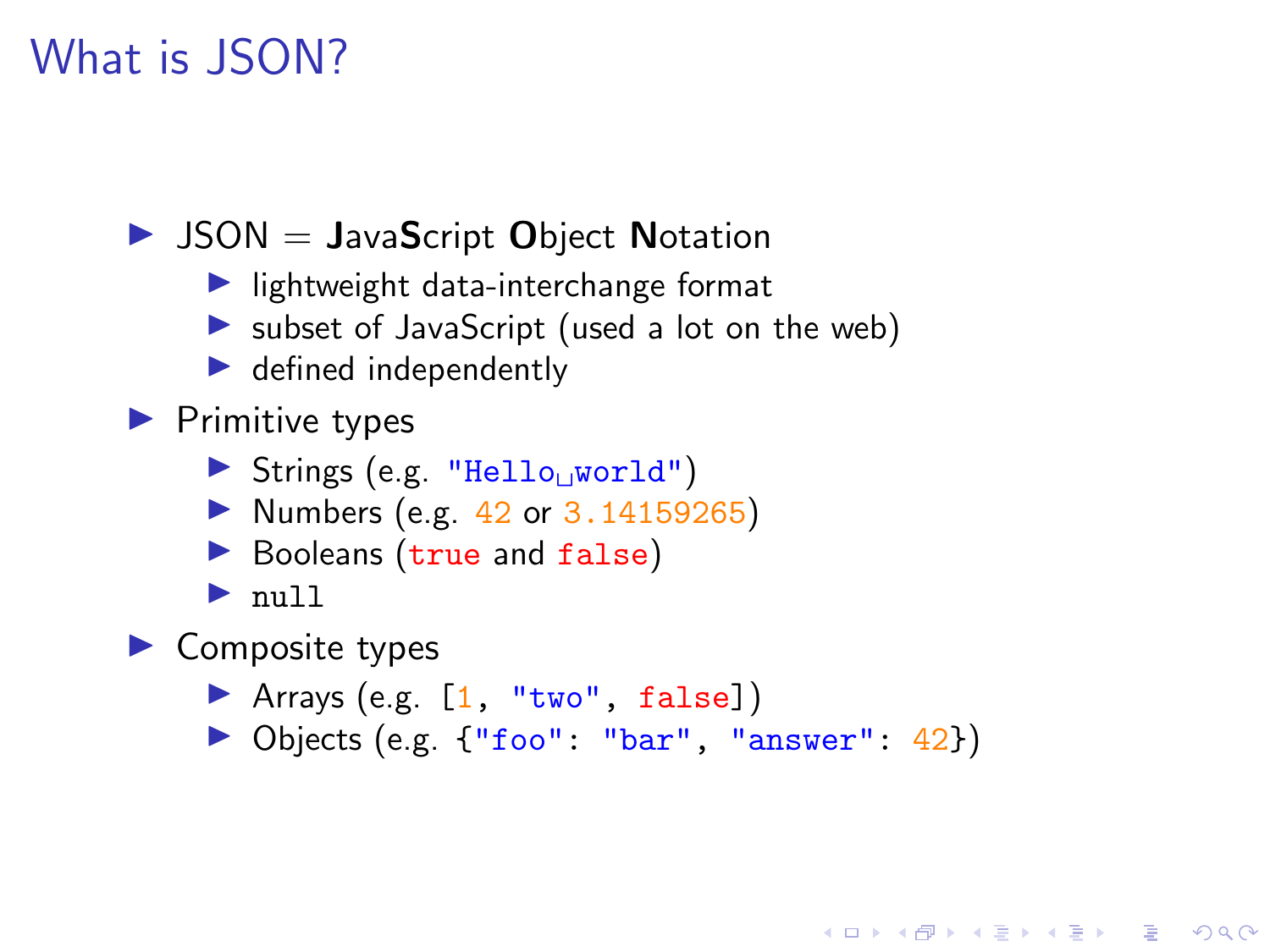### Why an OpenMath encoding for JSON?

- $\triangleright$  an OpenMath JSON encoding would make it easy to use across many languages
	- $\triangleright$  JSON support exists in most modern programming languages

- $\triangleright$  corresponding native types common
- $\triangleright$  serialization to/from JSON without external library
- ▶ some existing approaches for an OpenMath JSON encoding
	- $\triangleright$  discussed / suggested on the OpenMath mailing list
	- $\triangleright$  we will look at two examples here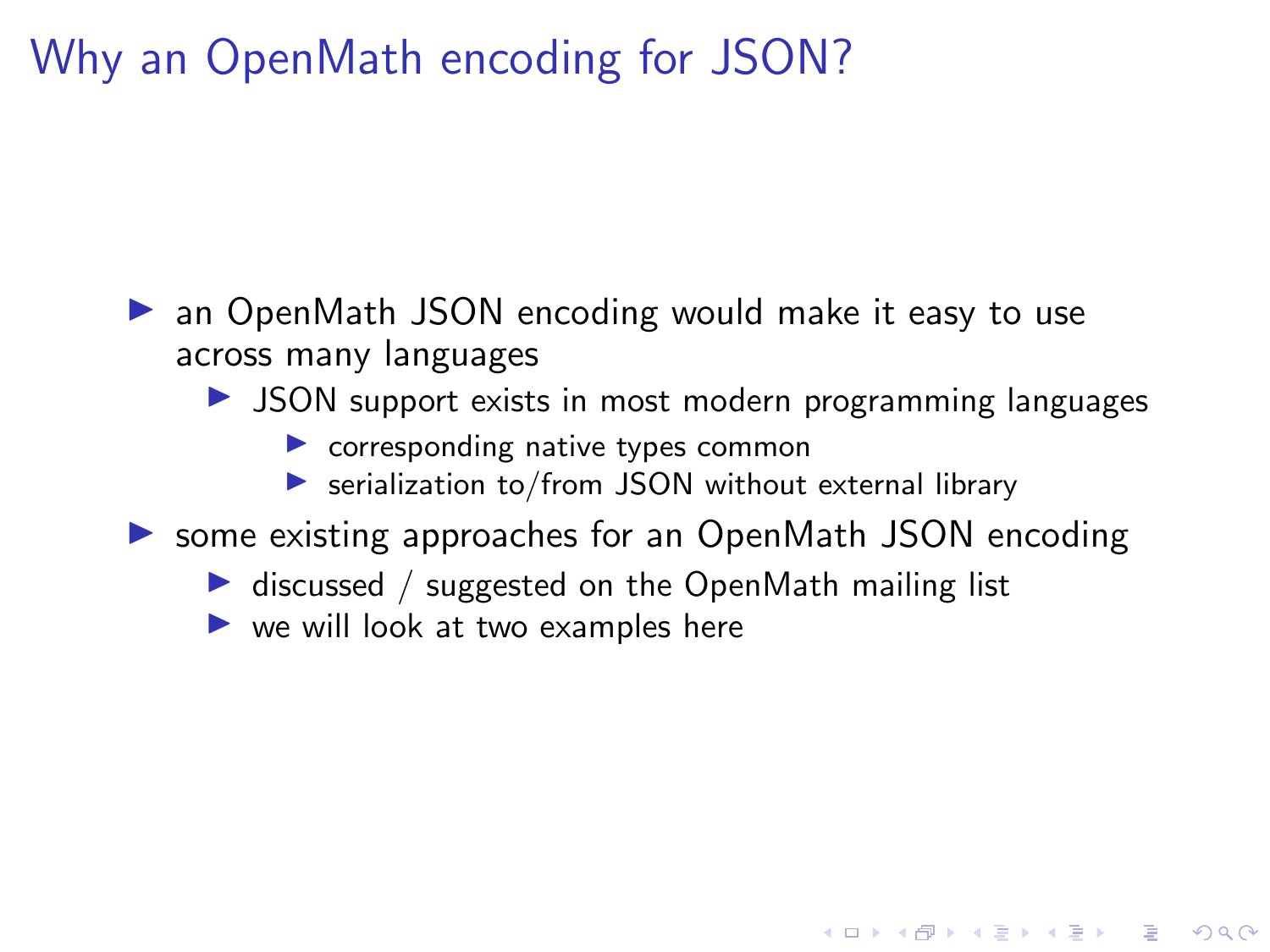### XML as JSON

```
▶ Idea: Generically encode XML as JSON
```

```
\triangleright use the JSONML standard for this
```

```
• e.g. plus(x, 5) corresponds to:
```

```
\sqrt{2}"OMOBJ",
    {"xmlns":"http://www.openmath.org/OpenMath"},
    \lceil"OMA",
        ["OMS", {"cd": "arith1", "name": "plus"}],
        ["OMV", {"name": "x"}],
        ["OMI", "5"]
    ]
]
```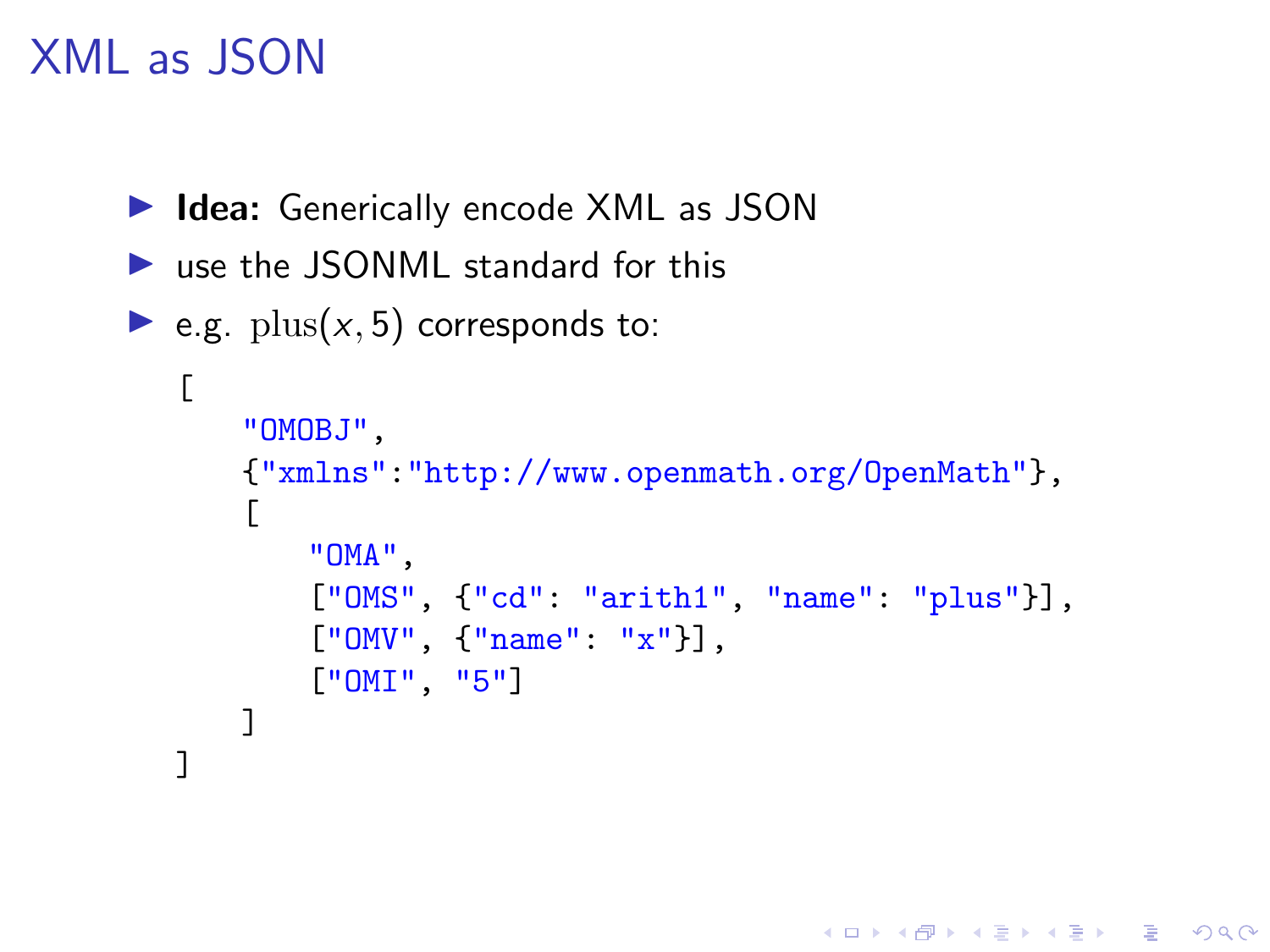# XML as JSON (2)

#### $\blacktriangleright$  Advantages

- $\triangleright$  based on well-known XML encoding
- $\blacktriangleright$  easy to understand based on it
- $\triangleright$  does not make use of JSON structures
	- $\blacktriangleright$  all attributes are encoded as strings, even numbers
	- $\triangleright$  e.g. 1e-10 (a valid JSON literal) can not be used
- $\blacktriangleright$  retains some of the XML awkwardness
	- $\blacktriangleright$  introduces unnecessary overhead
	- $\triangleright$  e.g. some pseudo-elements (such as OMATP) are needed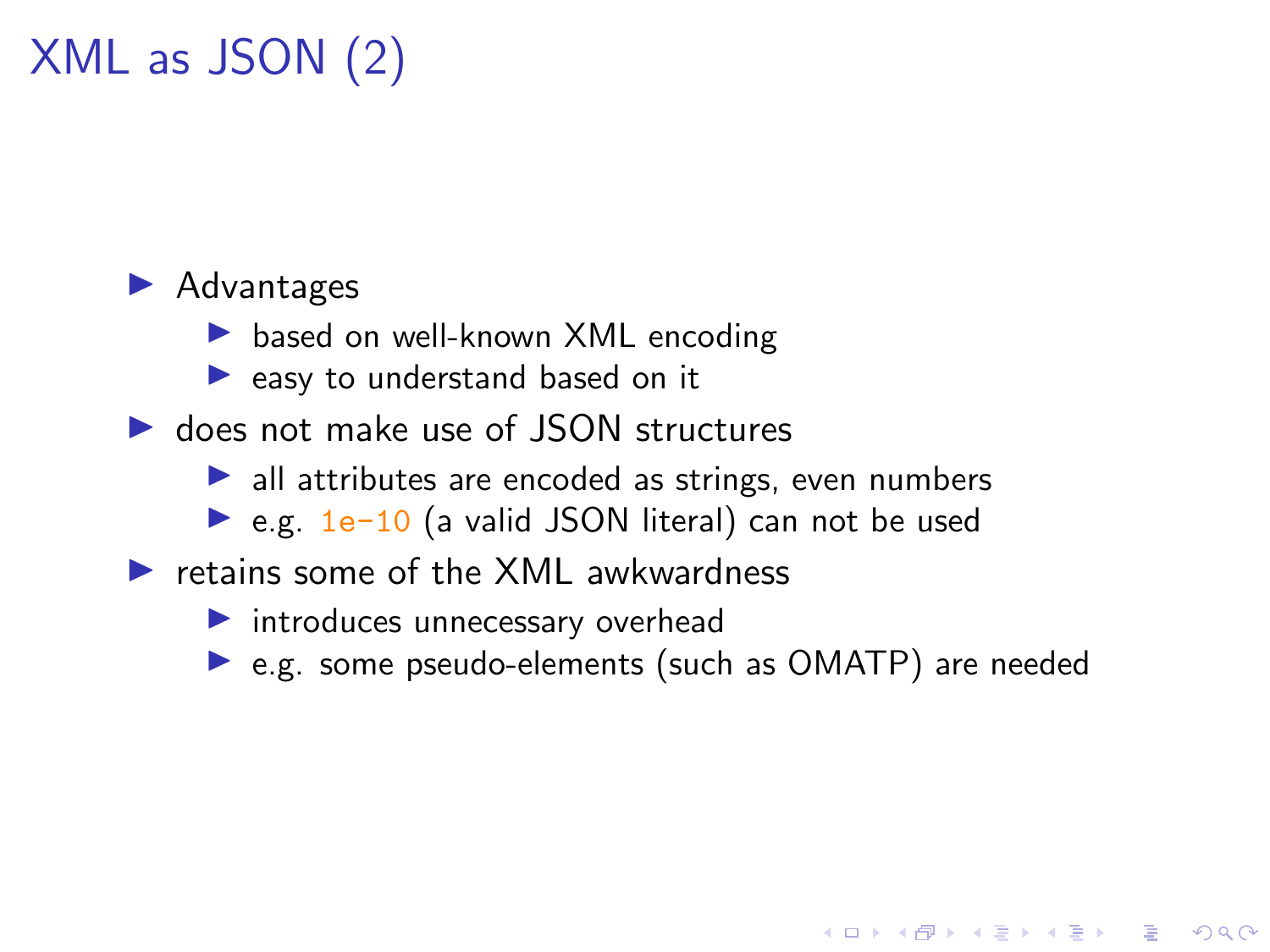## OpenMath-JS

#### $\triangleright$  OpenMath-JS

- $\triangleright$  an (incomplete) implementation of OpenMath in JavaScript
- ▶ developed by Nathan Carter for use with Lurch Math on the web
- $\triangleright$  written in literate coffee script, a derivative language of **JavaScript**

```
• e.g. plus(x, 5) corresponds to:
```

```
{
    "t": "a",
    "c": [
      {"t": "sy", "cd": "arith1", "n": "plus"},
      {\lbrack}''t'''.''v''',''n'''.''x''},{"t": "i", "v": "5"}
    ]
}
```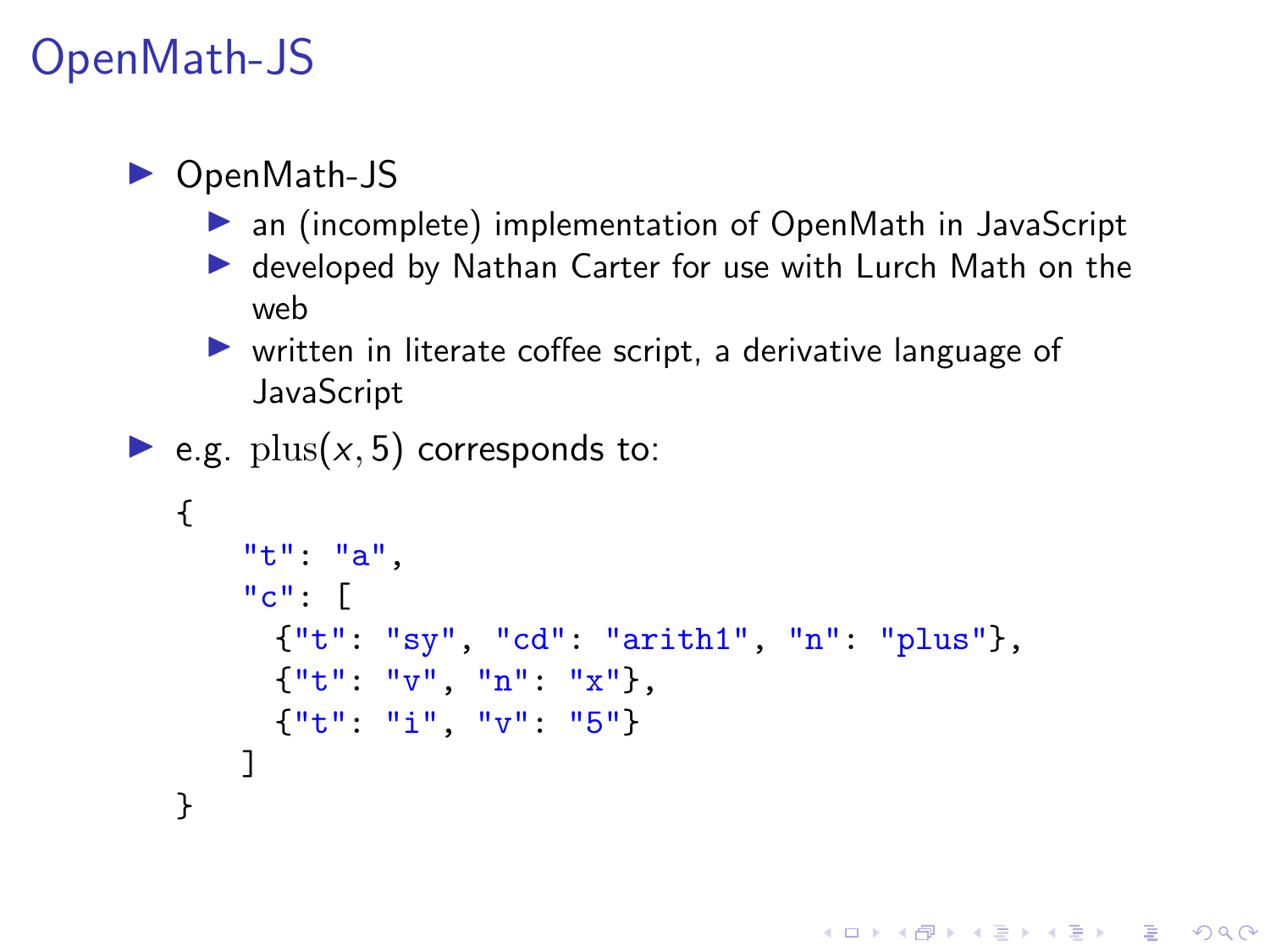# OpenMath-JS (2)

#### $\triangleright$  does make use of JSON native structures

- **Imuch better than JSON-ML**
- $\triangleright$  small property names keep size of transmitted objects small

- $\triangleright$  comes with some problems
	- $\blacktriangleright$  hard to read for humans
	- $\blacktriangleright$  written for *JavaScript*, not JSON
	- $\blacktriangleright$  no formal schema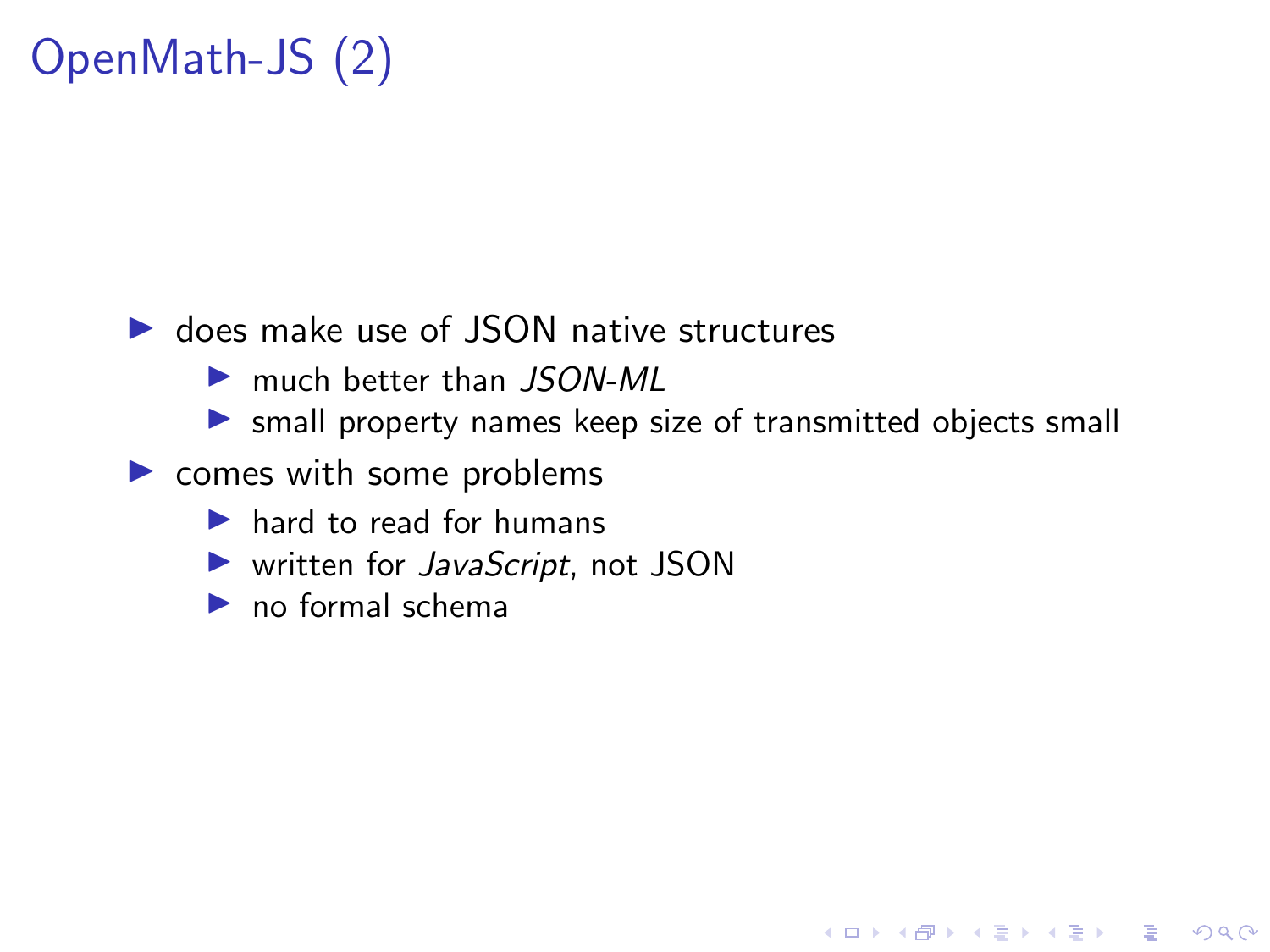### Towards an OpenMath JSON Formalization

- $\triangleright$  we need to write a new OpenMath JSON encoding
	- $\triangleright$  combine advantages of the above two
	- $\triangleright$  should be close to the XML encoding
	- **In should make use of JSON concepts**
- $\triangleright$  we want to formalize this JSON encoding
	- $\blacktriangleright$  to verify JSON objects
	- $\blacktriangleright$  not done by existing approaches
- $\triangleright$  comes with some positive side effects
	- $\triangleright$  formalization of ISON  $\Rightarrow$  structure definition in most languages
	- $\blacktriangleright$  trivial to use advanced serialization tools
		- ▶ e.g. Protocol Buffers, ZeroMQ
- $\blacktriangleright$  we can use JSON Schema
	- $\triangleright$  a vocabulary allowing us to validate and annotate JSON documents

**KORKARYKERKER POLO** 

 $\blacktriangleright$  tools for verification exist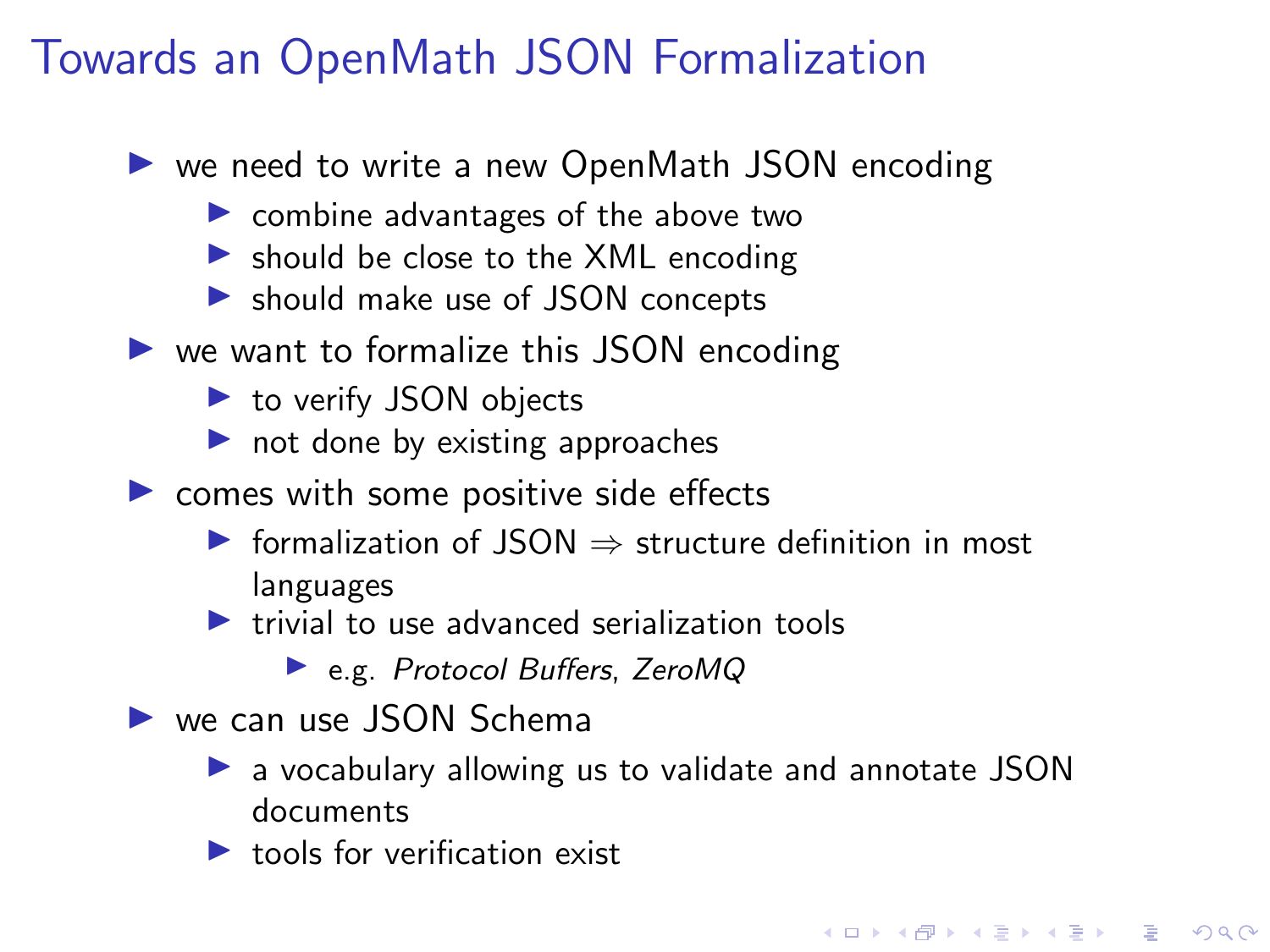Towards an OpenMath JSON Formalization (2)

 $\triangleright$  JSON schema is often tedious to write and read

- $\triangleright$  especially when it comes to recursive data types
- $\triangleright$  but implementation of it still exist
- $\triangleright$  Idea: Write schema in a TypeScript, compile into a JSON schema
	- $\blacktriangleright$  TypeScript = JavaScript + Type Annotations
	- $\blacktriangleright$  easily writeable and understandable
	- **D** a compiler from TypeScript Definitions into JSON Schema exists

**KORKARYKERKER POLO** 

 $\triangleright$  We have done this, and will present some examples in the following slides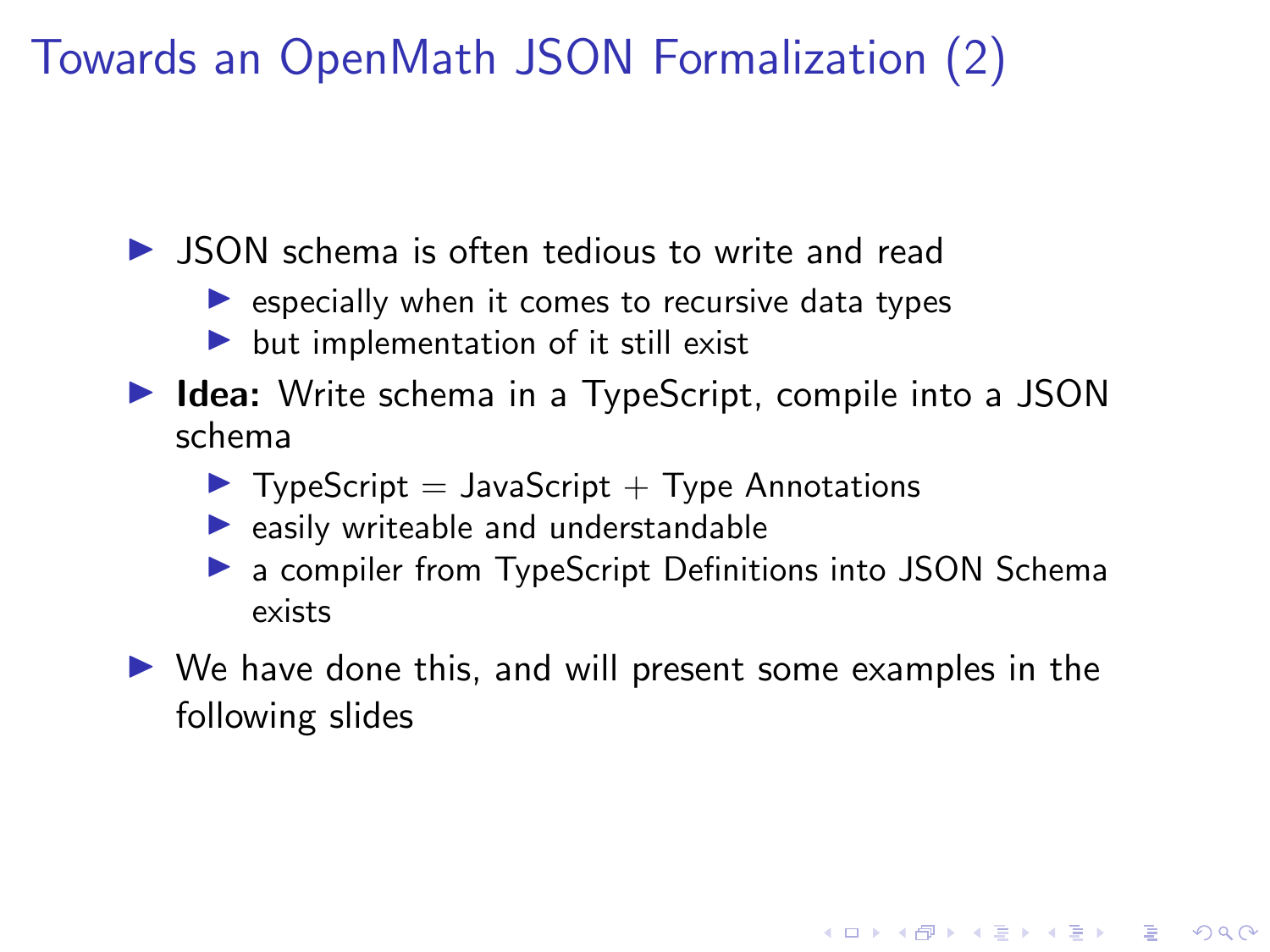## Towards an OpenMath JSON Formalization (3)

#### ▶ Wrote a JSON Schema

- $\blacktriangleright$  was written as described above
- $\triangleright$  we will give an overview how this looks below
- ▶ Wrote a translator from OpenMath XML to JSON (we have actually built two)
	- 1. web demo on (<https://omjson.kwarc.info>)
	- 2. as part of MMT (i.e. Scala) in the form of a RESTful API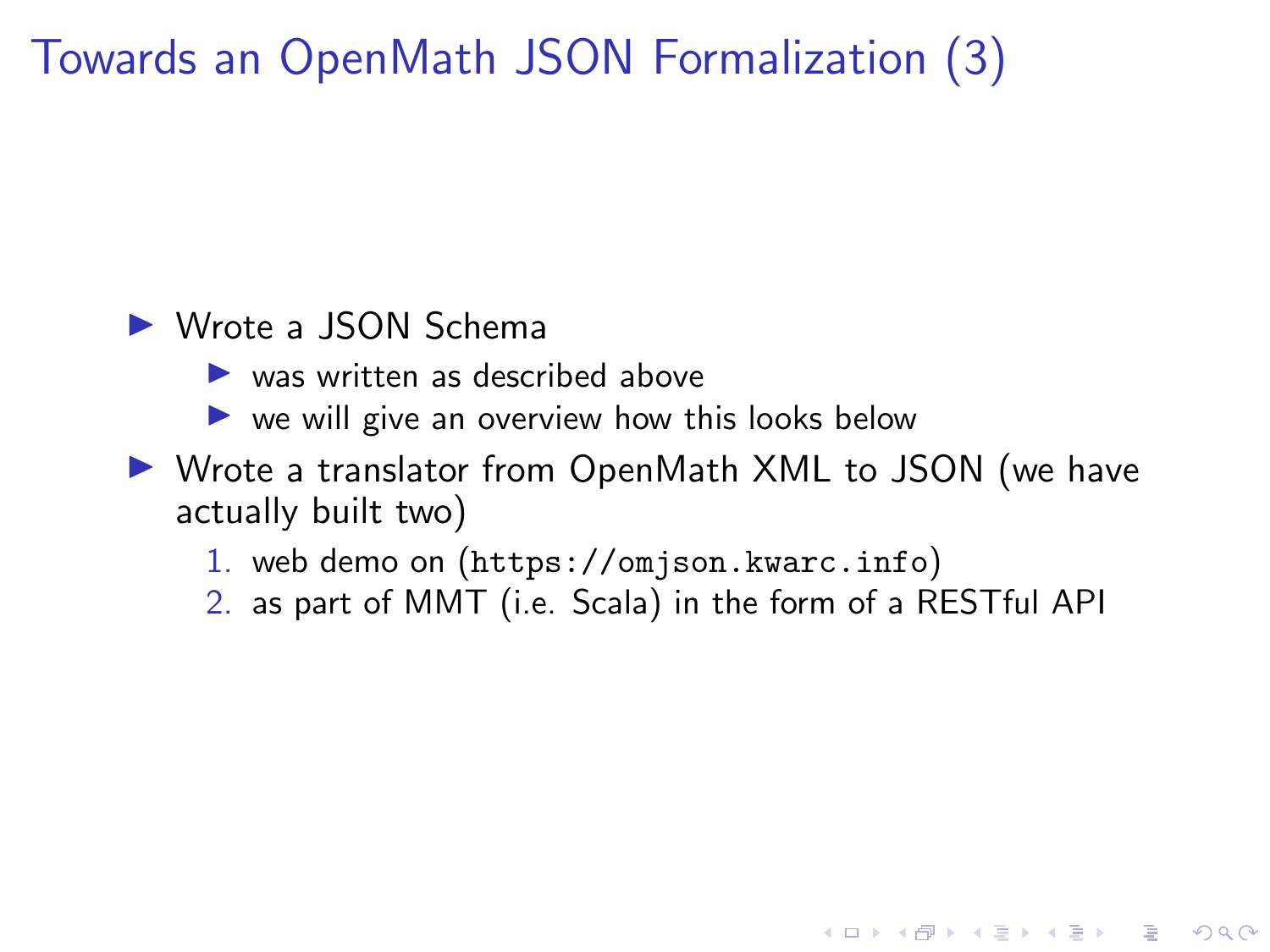## General Structure of OpenMath objects

```
\triangleright represent each OM Object as a Hashmap:
   {
       "kind": "OMV",
       "id": "something",
       "name": "x"
   }
```
- $\blacktriangleright$  kind attribute specifies the type
	- $\triangleright$  called a type guard in TypeScript
	- $\triangleright$  has the same names as elements in the XML encoding
- $\triangleright$  id attribute used for structure sharing
	- $\blacktriangleright$  like in xml
	- $\triangleright$  referenced using OMR kind (we will come back to this later)

#### $\blacktriangleright$  the examples

- $\triangleright$  use TypeScript syntax (easily readable)
- $\triangleright$  omit the id attribute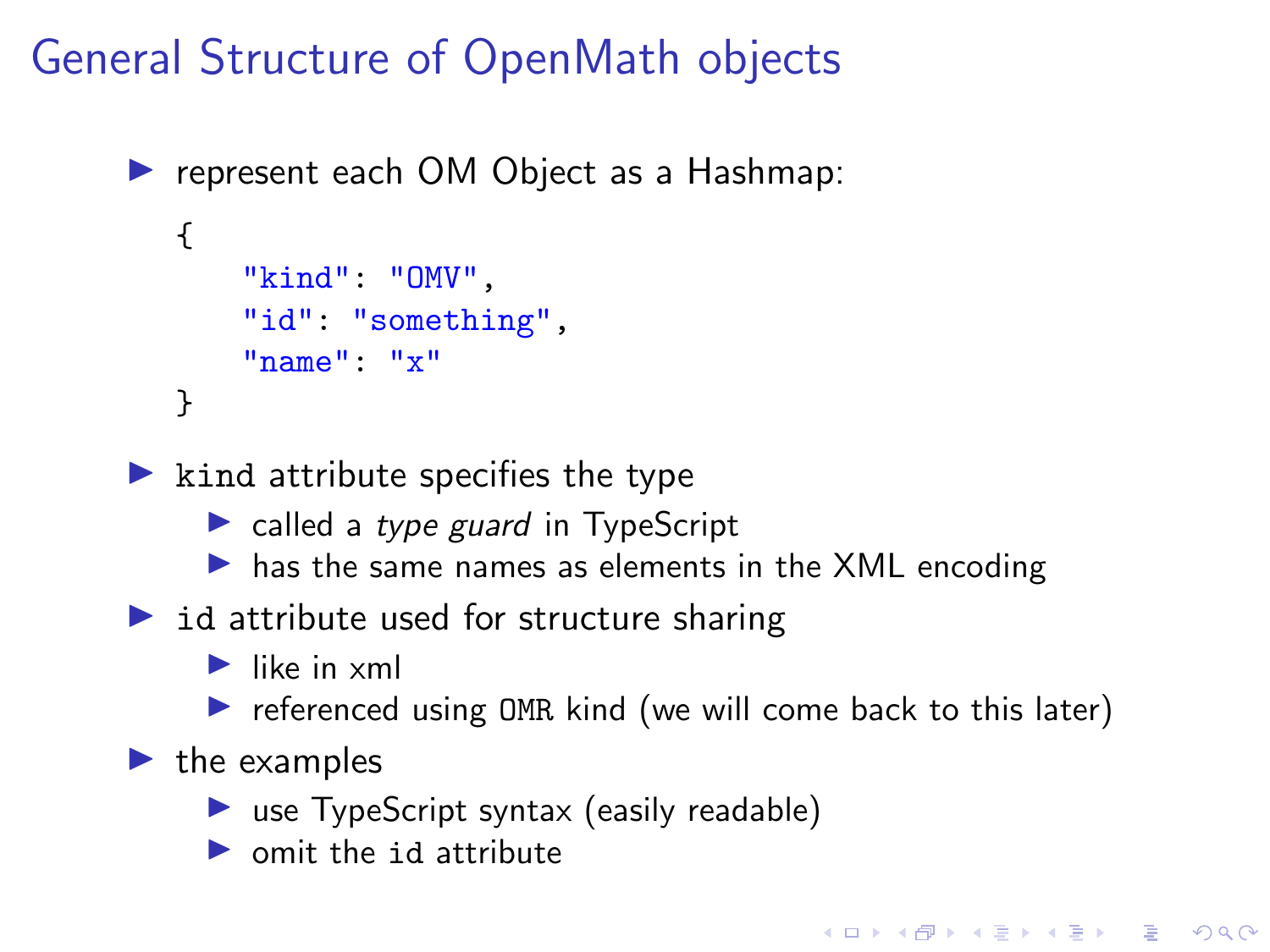### Object Constructor - OMOBJ

```
\blacktriangleright {
       "kind": "OMOBJ",
       /** optional version of openmath being used */
       "openmath": "2.0",
       /** the actual object */
       "object": omel /* any element */
   }
\blacktriangleright e.g. the number 3
   {
       "kind": "OMOBJ",
       "openmath": "2.0",
       "object": {
            "kind": "OMI",
            "integer": 3
       }
   }
```
K ロ ▶ K 個 ▶ K 할 ▶ K 할 ▶ 이 할 → 9 Q Q →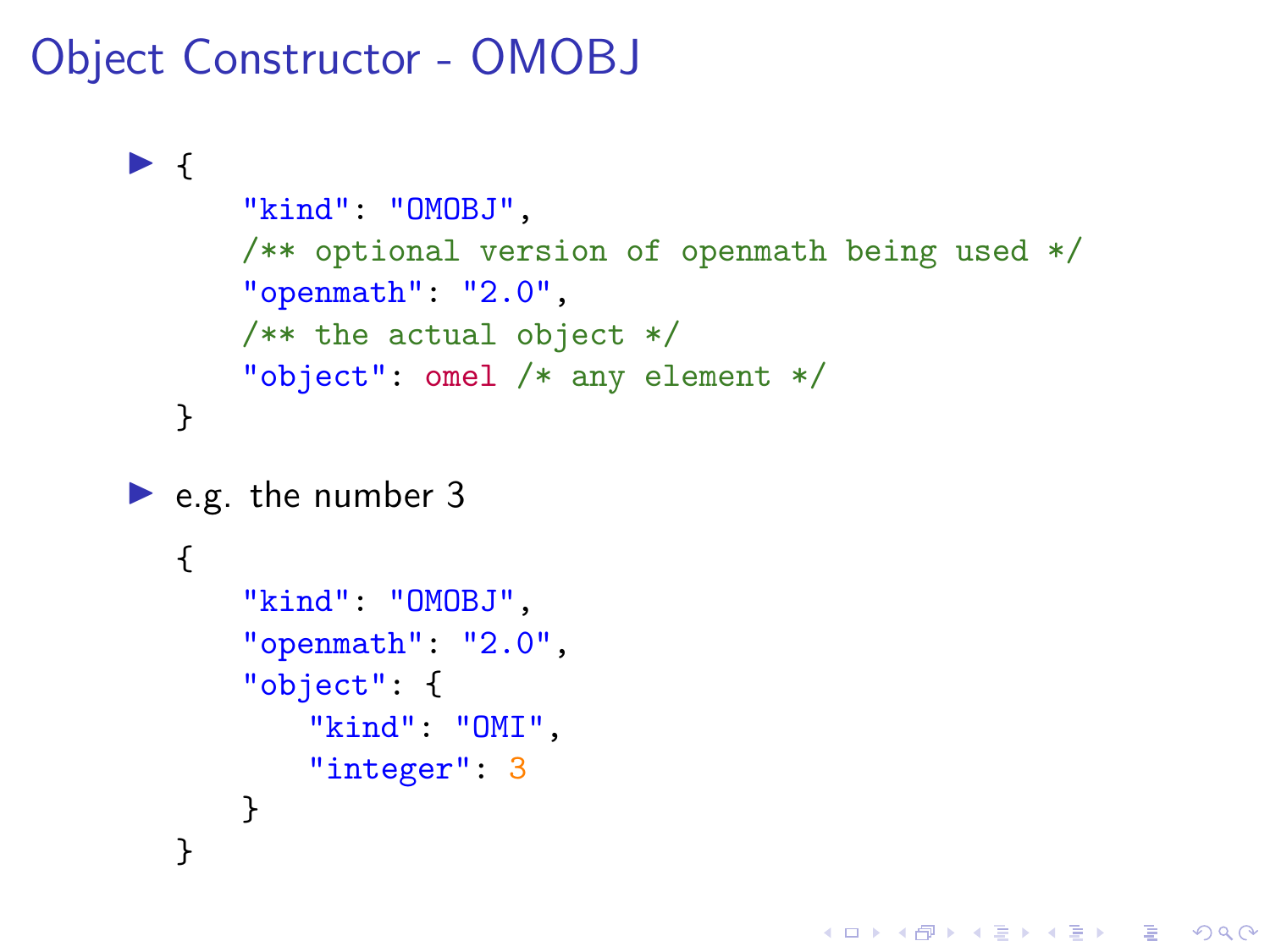### Symbols - OMS

```
\blacktriangleright {
       "kind": "OMS",
       /** the base for the cd, optional */"cdbase": uri, /* any valid URI */,
       /** content dictonary the symbol is in, any uri */"cd": uri,
       /** name of the symbol */
       "name": name /* any valid symbol name */
  }
\triangleright e.g. the sin symbol from the transc1 CD
  {
       "kind": "OMS",
       "cd": "transc1",
       "name": "sin"
  }
```
**KORK ERKER ADAM ADA**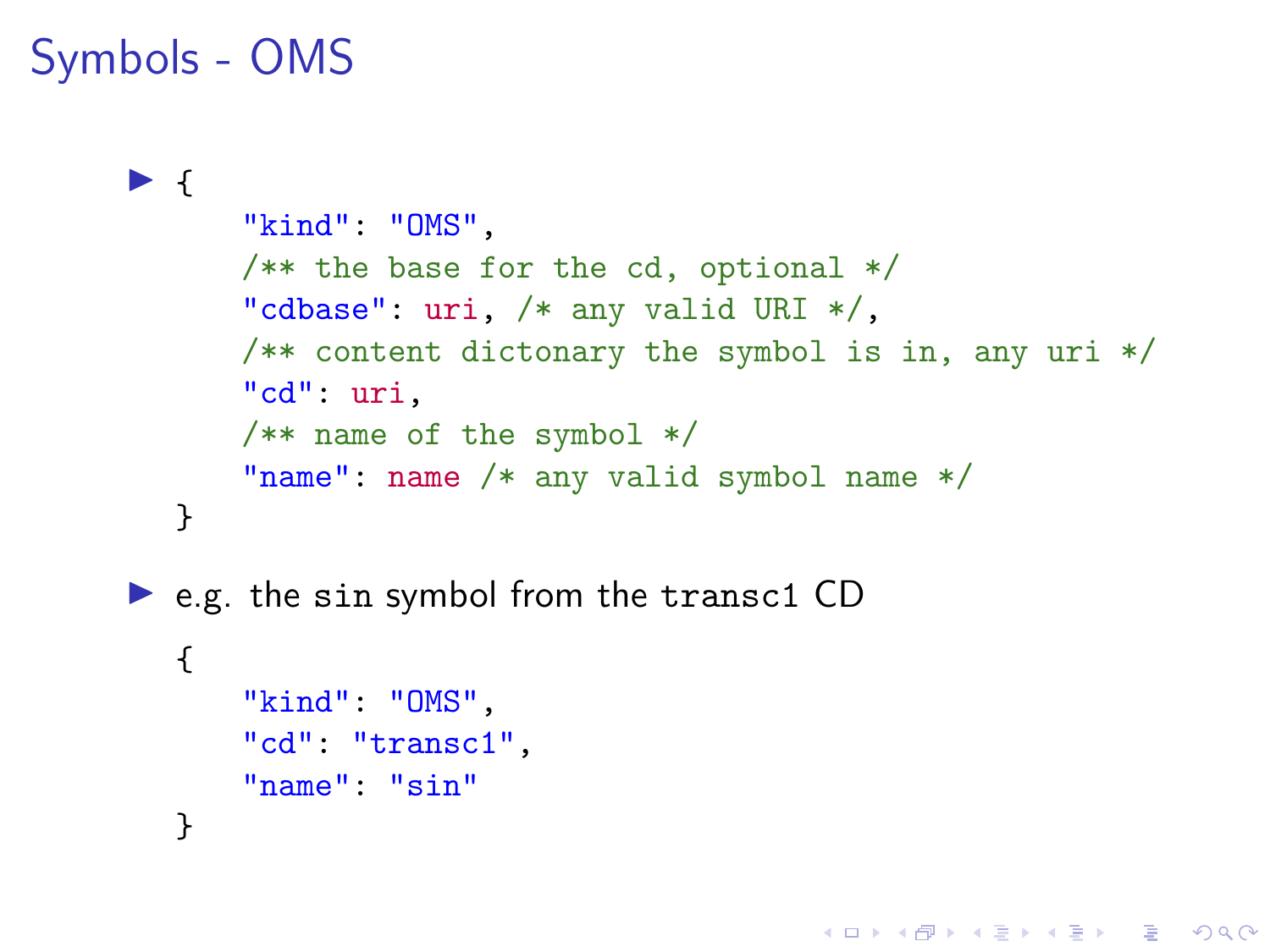Variables - OMV

```
\blacktriangleright {
       "kind": "OMV",
       /** name of the variable */
       "name": name
   }
e.g. the variable x{
       "kind": "OMV",
       "name": "x"
   }
```
K ロ ▶ K 個 ▶ K 할 ▶ K 할 ▶ 이 할 → 9 Q Q →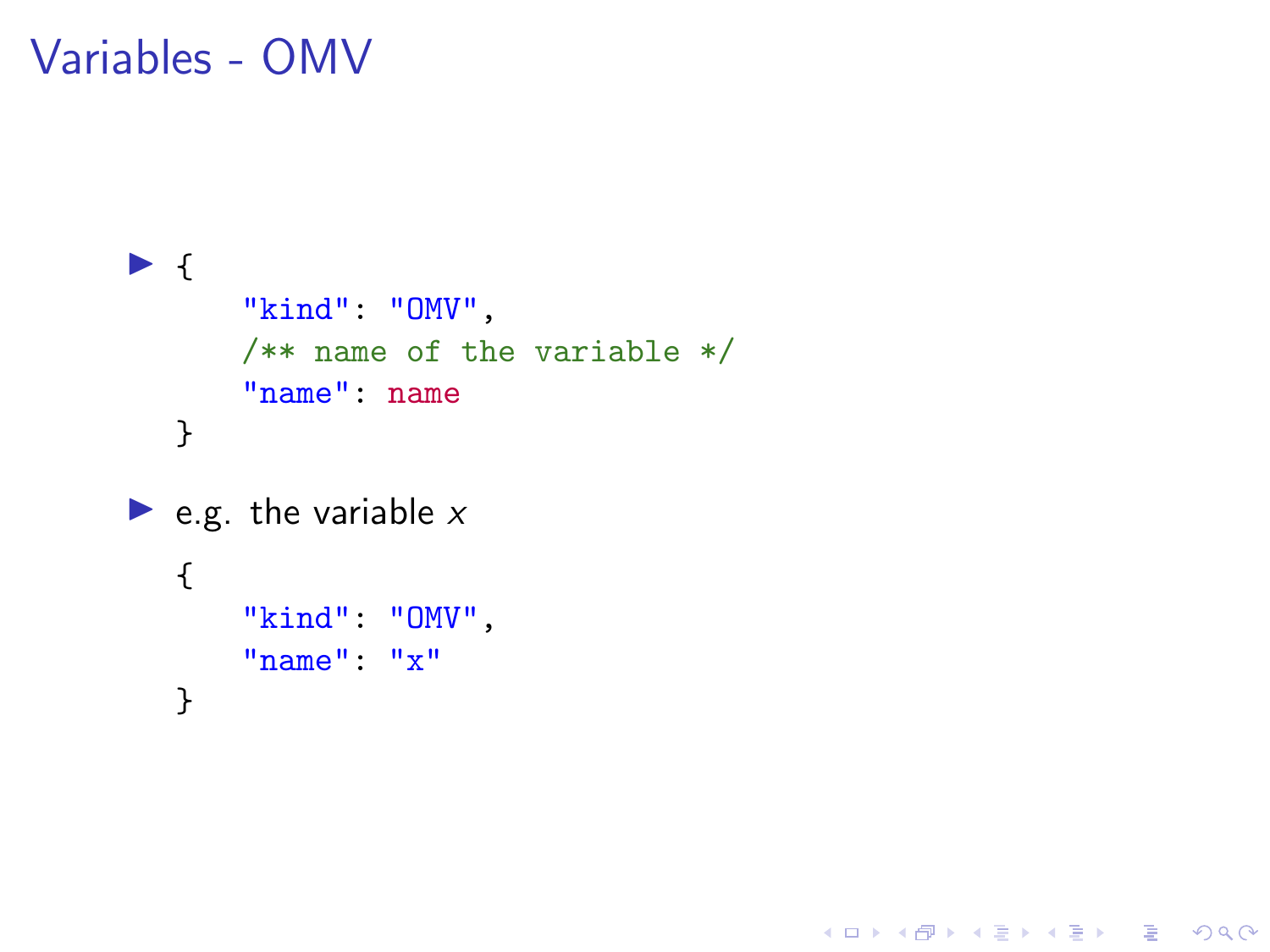# Integers - OMI (1)

 $\triangleright$  integers can be represented in three ways

- $\triangleright$  as a native JSON integer
- $\triangleright$  as a decimal-encoded string (like in XML)
- $\triangleright$  as a hexadecimal-encoded string (like in XML)

```
{
   "kind": "OMI",
    //
   // exactly one of the following
   //
    /* any json integer */
    "integer": integer,
    /* any string matching \hat{(-)}?[0-9]+$ */
    "decimal": decimalInteger,
    /* any string matching ^{\sim}-?x[0-9A-F]+.$ */
    "hexadecimal": hexInteger
}
```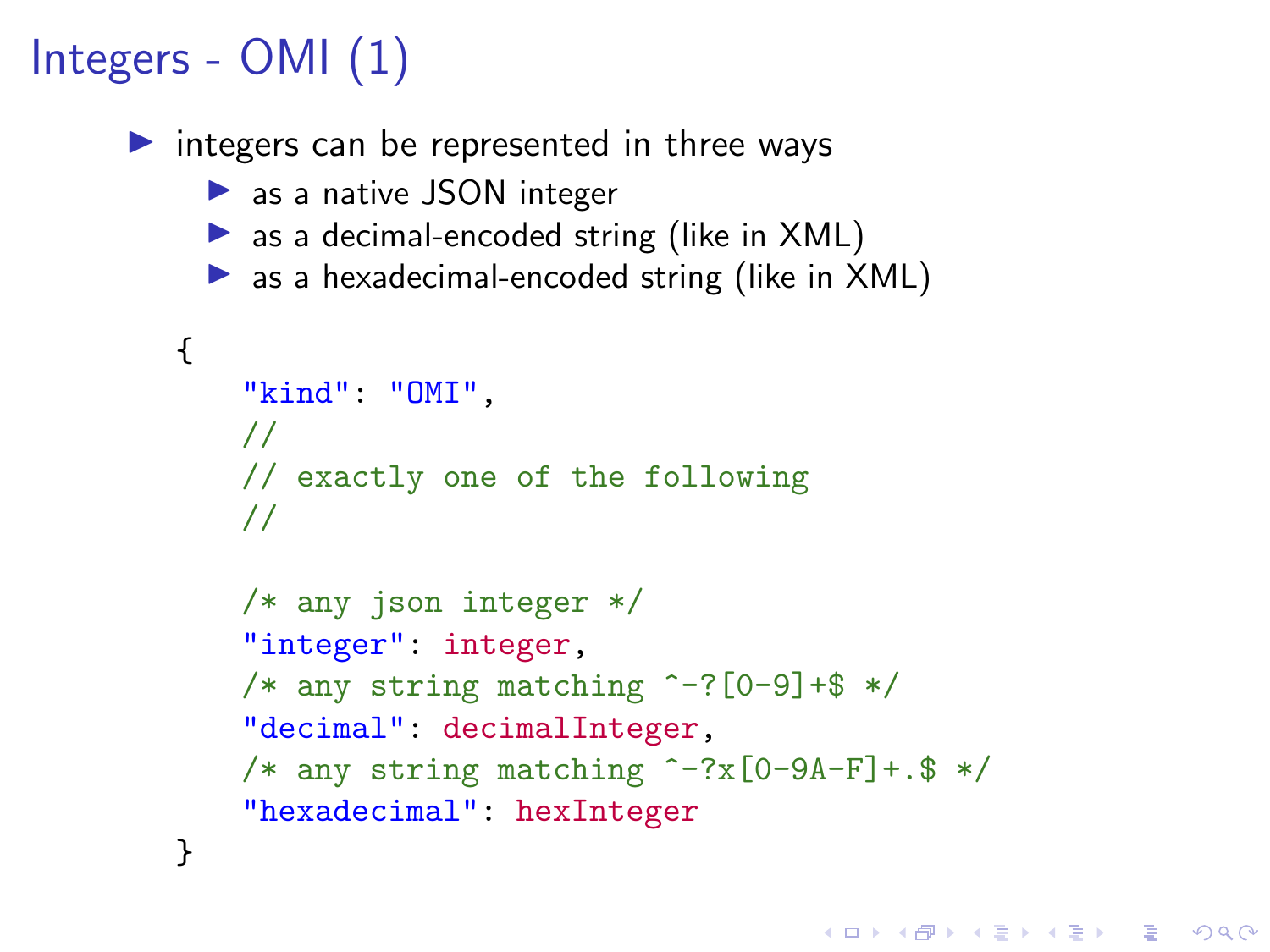```
Integers - OMI (2)
       \triangleright e.g. -120 represented in three ways:
             \blacktriangleright as a JSON integer
                {
                     "kind": "OMI",
                     "integer": -120
                }
             \triangleright as a decimal-encoded string
                {
                     "kind": "OMI",
                     "decimal": "-120"
                }
             \blacktriangleright as a hexadecimal-encoded string
                {
                     "kind": "OMI",
                     "hexadecimal": "-x78"
                }
```
K ロ ▶ K 個 ▶ K 결 ▶ K 결 ▶ │ 결 │ K 9 Q Q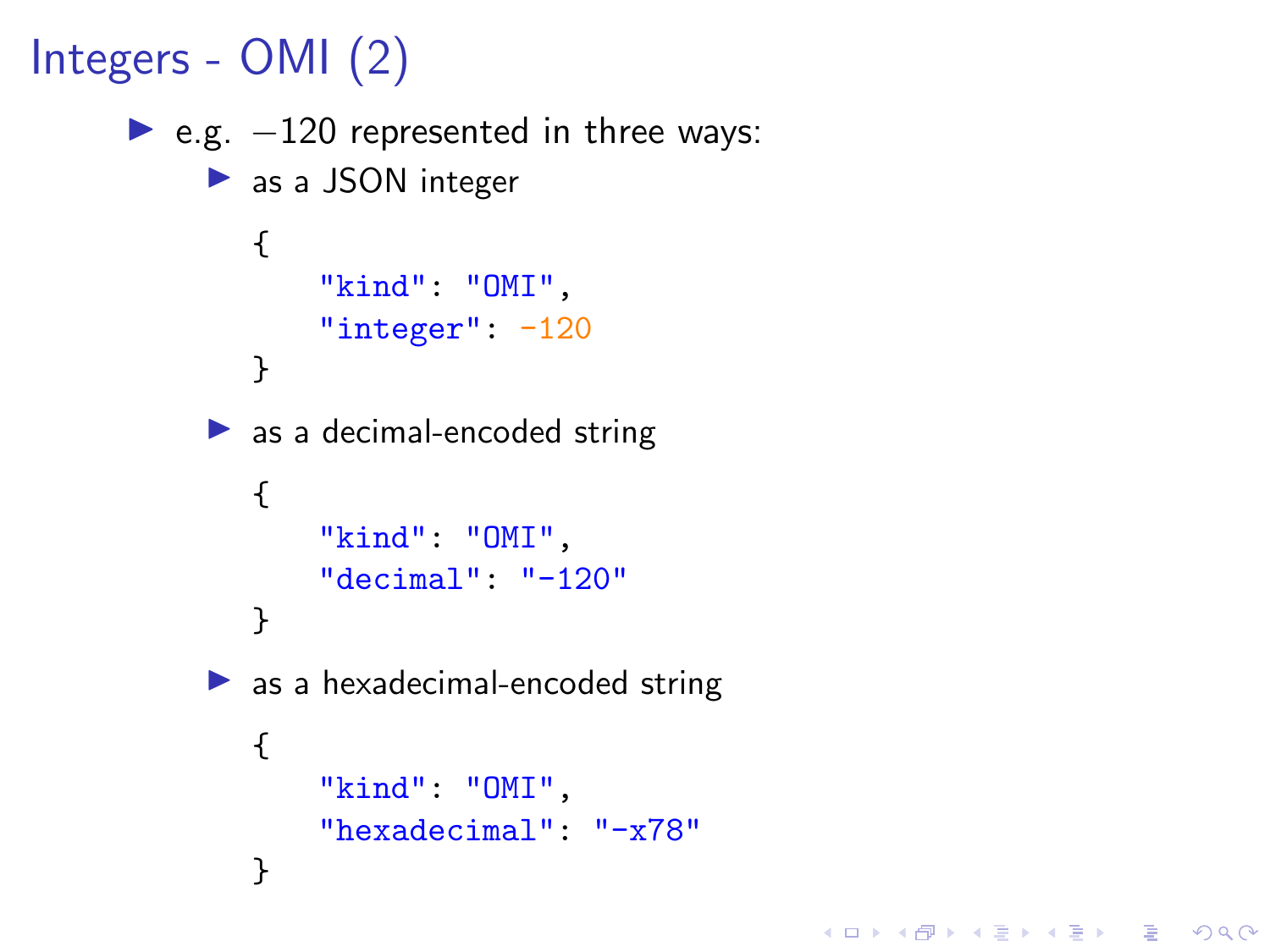# Floats - OMF (1)

```
\blacktriangleright floats can also be represented in three ways
     \blacktriangleright as a native JSON number
     \triangleright using their decimal encoding (like in XML)
     \triangleright using their hexadecimal encoding (like in XML)
   {
        "kind": "OMF",
       //
       // exactly one of the following
        //
        /* any json number */
        "float": float,
        /* any string matching
            (-?)([0-9]+)?(\ . [0-9]+)?([eE](-?) [0-9]+)? */
        "decimal": decimalFloat,
        /* any string matching \hat{(-9A-F]}+\hat{)} */
        "hexadecimal": hexFloat
   }
```

```
KORKARYKERKER POLO
```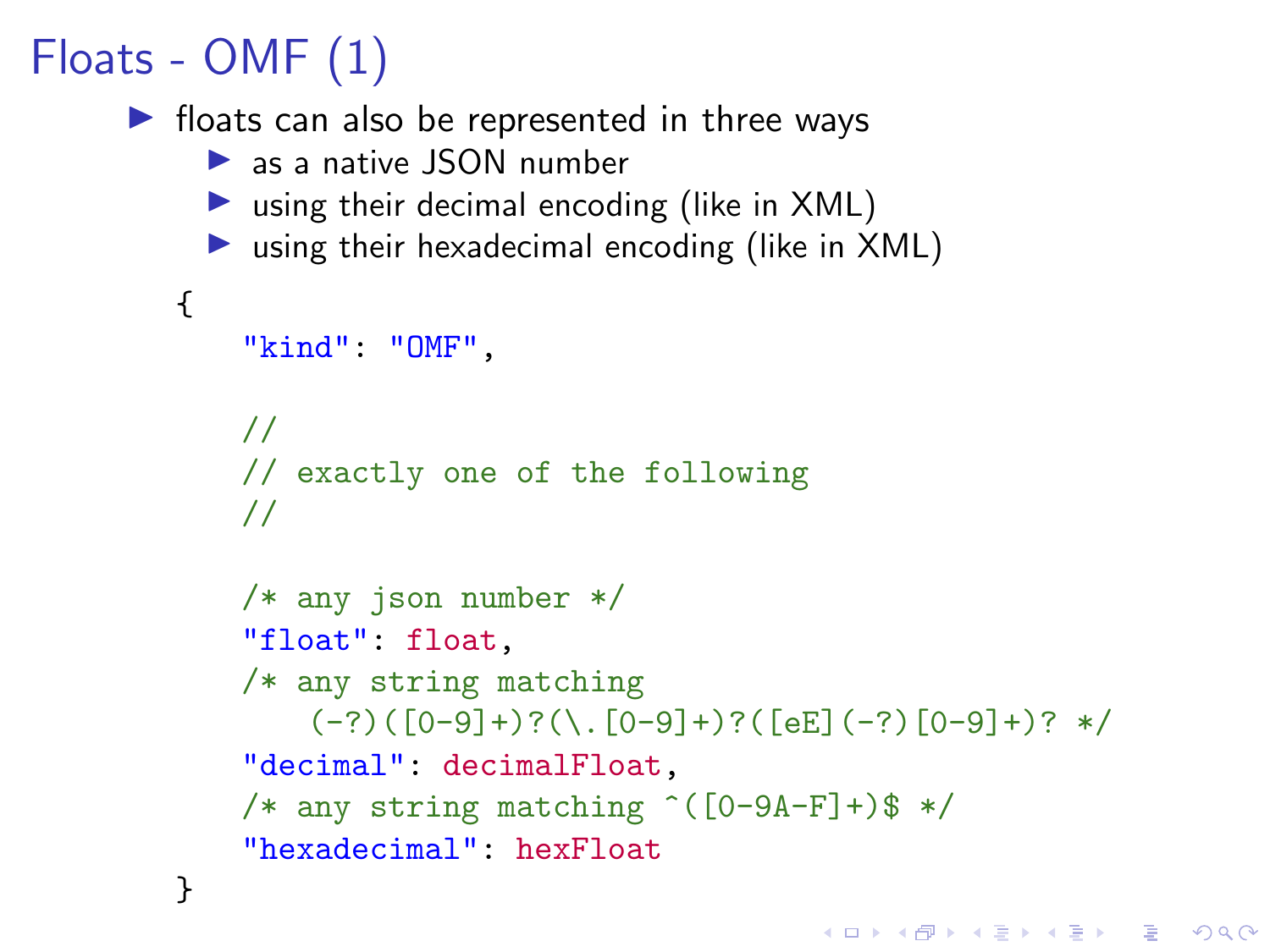```
Floats - OMF (2)
       \triangleright e.g. 10<sup>-10</sup> represented in three ways:
             \blacktriangleright as a JSON float
                 {
                      "kind": "OMF",
                      "float": 1e-10
                }
             \triangleright as a decimal-encoded string
                 {
                      "kind": "OMF",
                      "decimal": "0.0000000001"
                }
             \blacktriangleright as a hexadecimal-encoded string
                 {
                      "kind": "OMF",
                      "hexaecimal": "3DDB7CDFD9D7BDBB"
                 }
```
K ロ ▶ K 個 ▶ K 결 ▶ K 결 ▶ │ 결 │ K 9 Q Q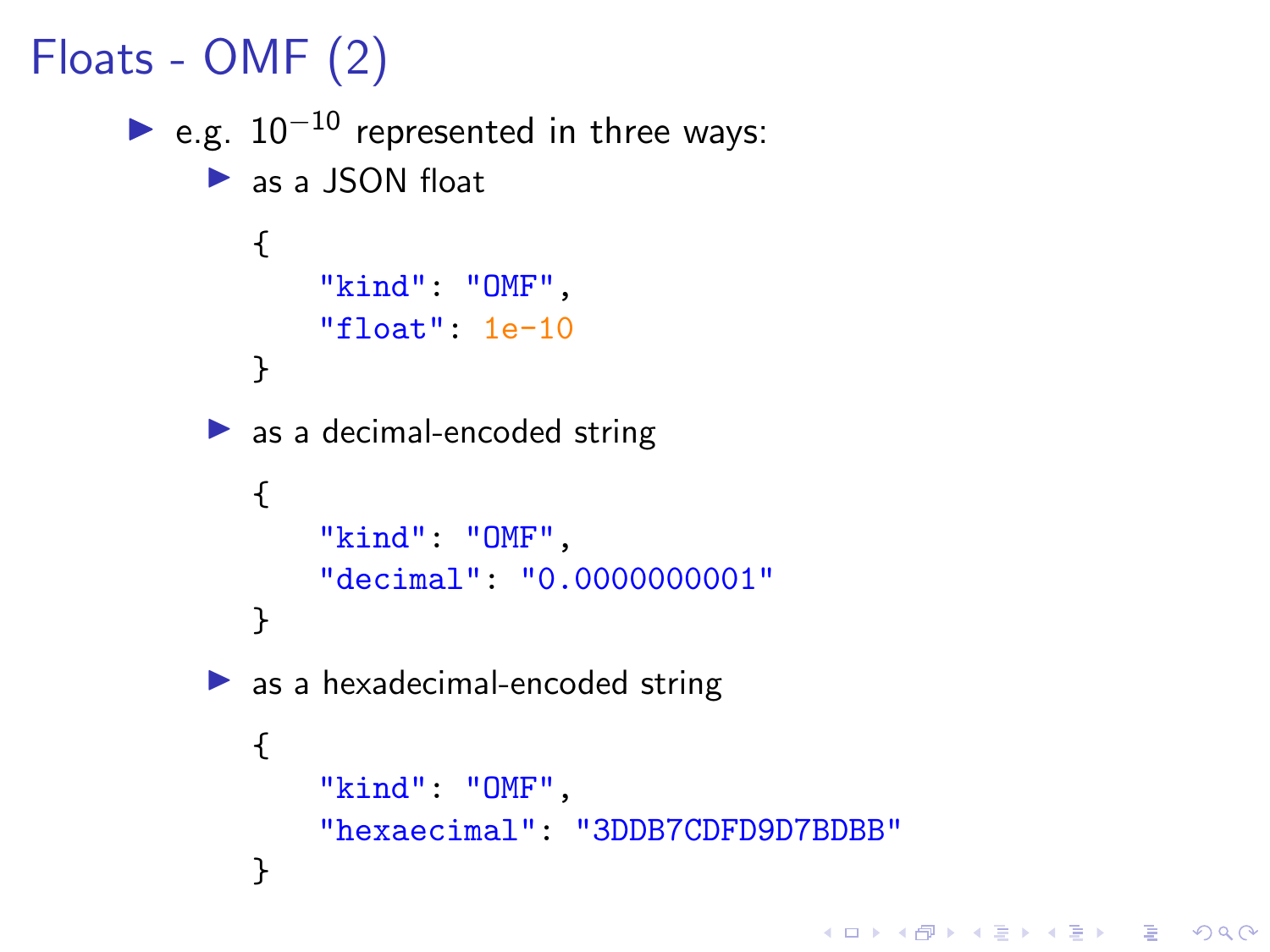# Bytes - OMB (1)

```
\triangleright bytes can be represented in two ways
     \blacktriangleright as an array of bytes
     \triangleright as a string encoded in base64
   {
       "kind": "OMB",
       //
       // exactly one of the following
       //
       /** an array of bytes
            where a byte is an integer from 0 to 255 */"bytes": byte[],
       /** a base64 encoded string */
       "base64": base64string
   }
```
**KORK ERKER ADA DI VOLO**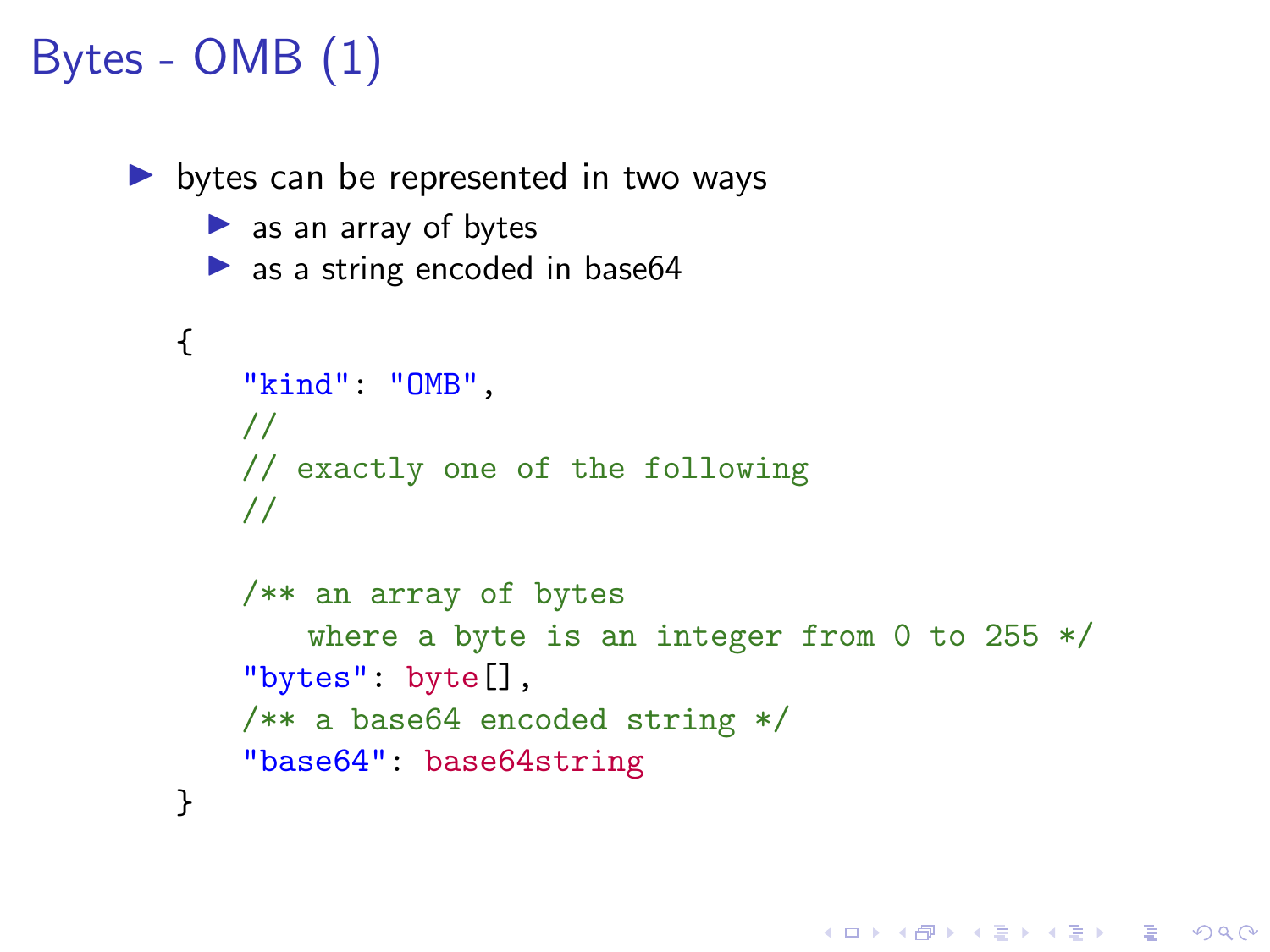# Bytes - OMB (2)

```
\triangleright e.g. the ascii bytes of hello world represented in two ways:
     \blacktriangleright as a byte array
         {
             "kind": "OMB",
             "bytes": [
                  104, 101, 108, 108, 111, 32,
                  119, 111, 114, 108, 100
             ]
        }
     \triangleright as a base 64-encoded string
         {
             "kind": "OMB",
             "base64": "aGVsbG8gd29ybGQ="
         }
```
**KORK EXTERNE PROVIDE**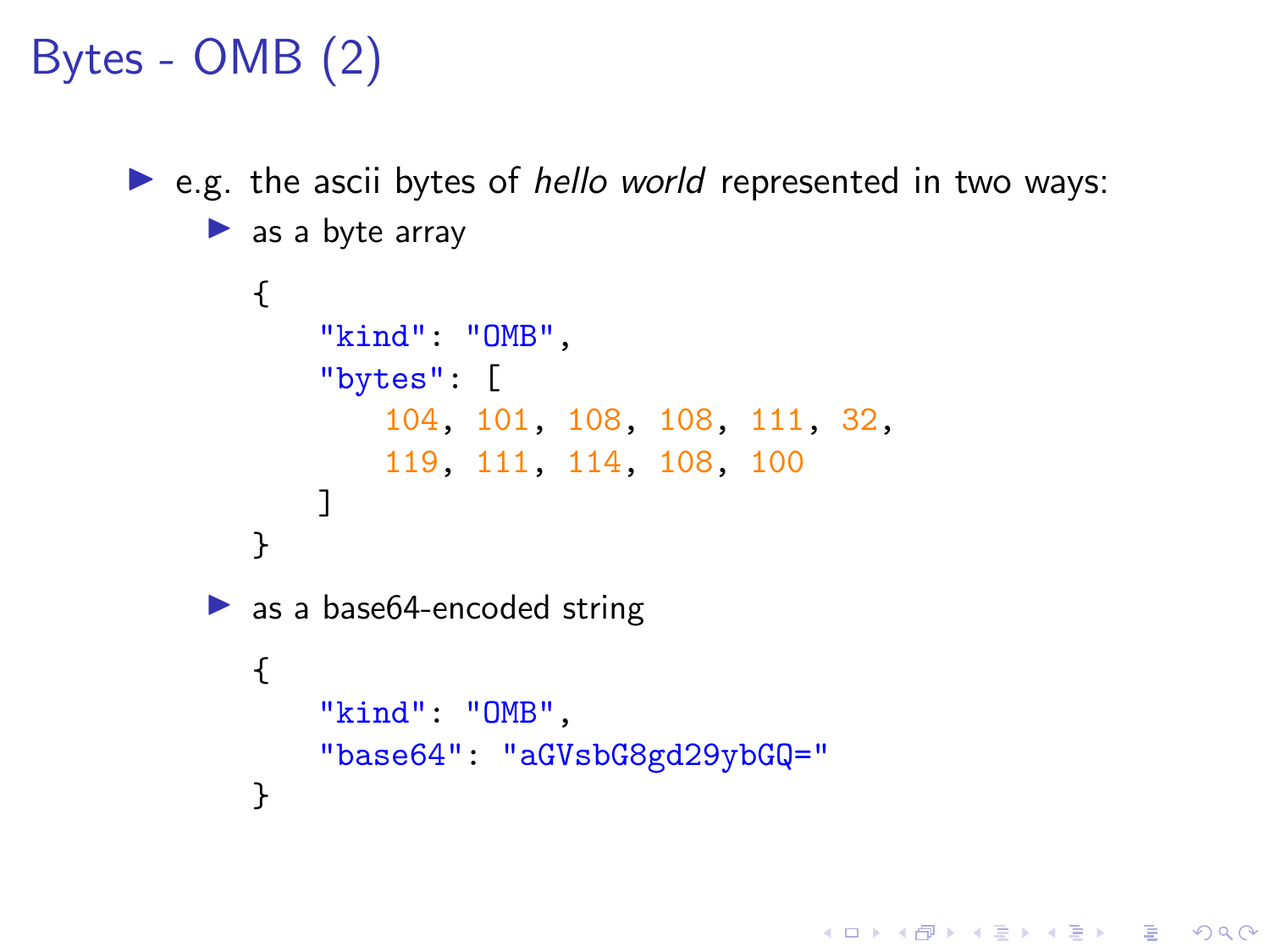## Strings - OMSTR

```
\blacktriangleright {
        "kind": "OMSTR",
        /** the string */
        "string": string
   }
\blacktriangleright e.g.
   {
        "kind": "OMSTR",
        "string": "Helloworld"
   }
```
K ロ ▶ K 個 ▶ K 할 ▶ K 할 ▶ 이 할 → 9 Q Q →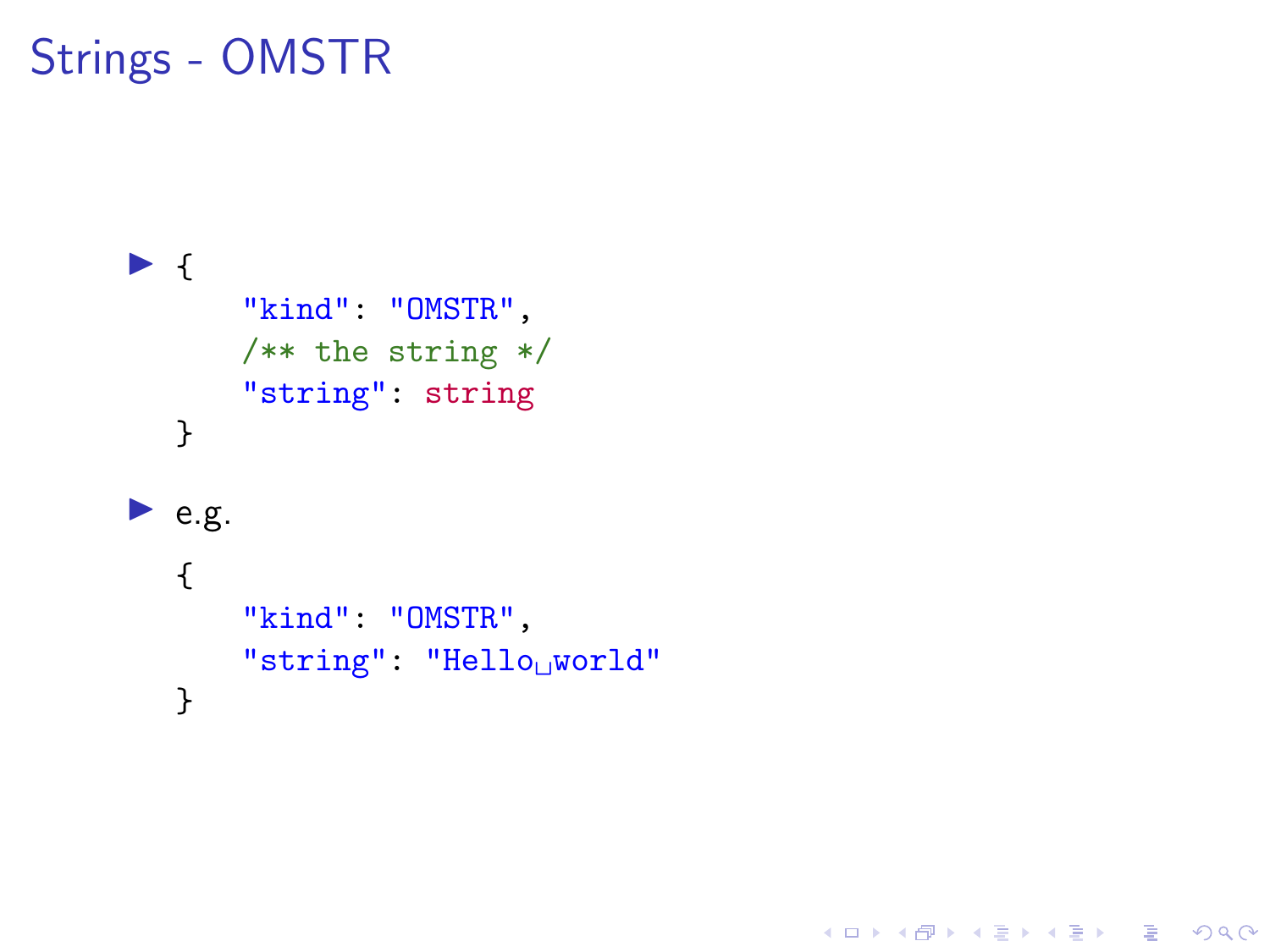```
Applications - OMA (1)
```
#### $\blacktriangleright$  {

}

```
"kind": "OMA",
/** the base for the cd, optional */"cdbase": uri,
/** the term that is being applied */"applicant": omel,
/** the arguments that the applicant
   is being applied to. Optional and
   assumed to be empty if omitted */
"arguments"?: omel[]
```
**KORK ERKER ADA DI VOLO**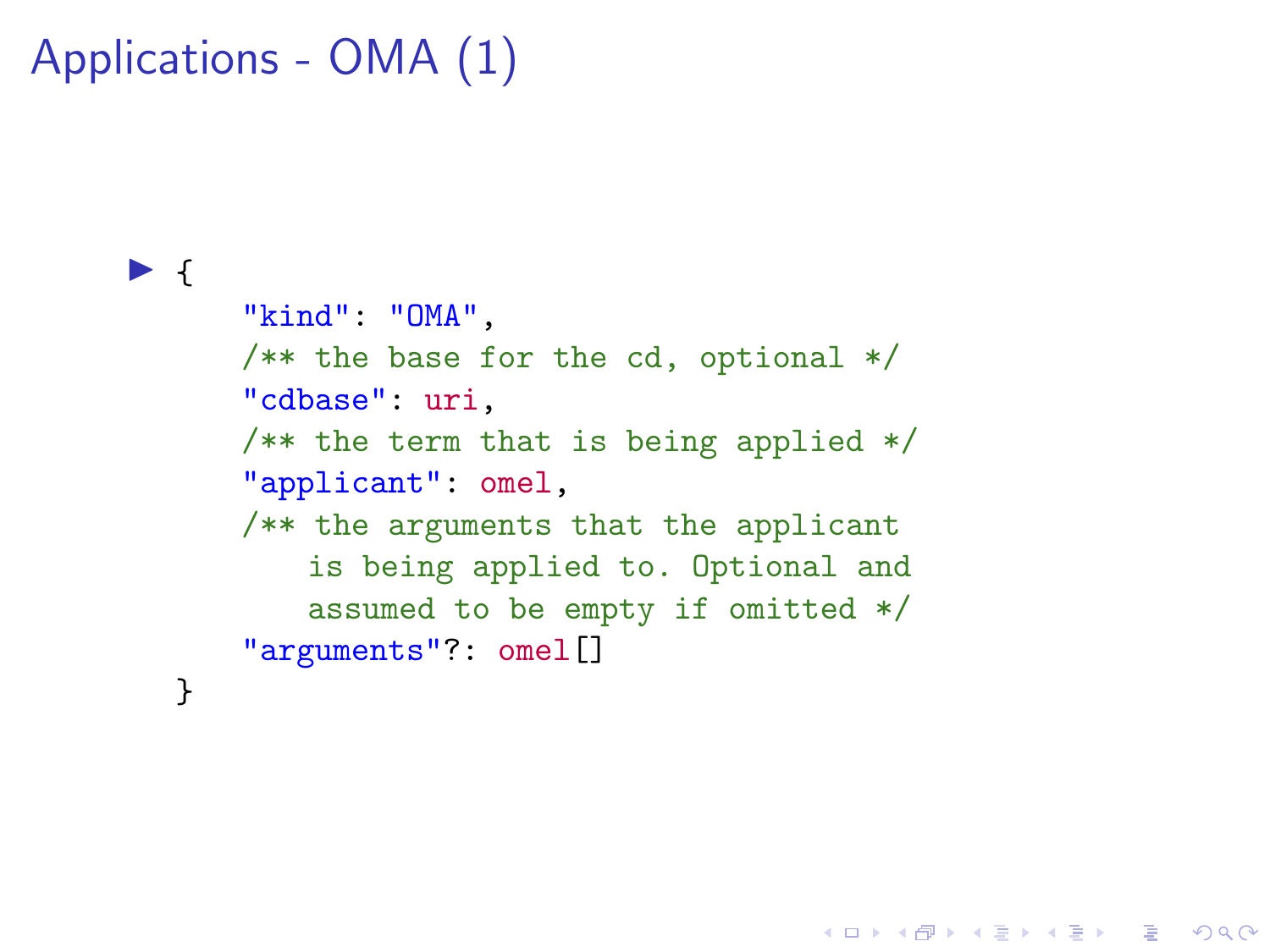```
Applications - OMA (2)
```

```
• e.g. sin(x){
      "kind": "OMA",
      "applicant": {
          "kind": "OMS",
          "cd": "transc1",
          "name": "sin"
      },
      "arguments": [{
          "kind": "OMV",
          "name": "x"
      }]
  }
```
K ロ ▶ K 個 ▶ K 결 ▶ K 결 ▶ │ 결 │ K 9 Q Q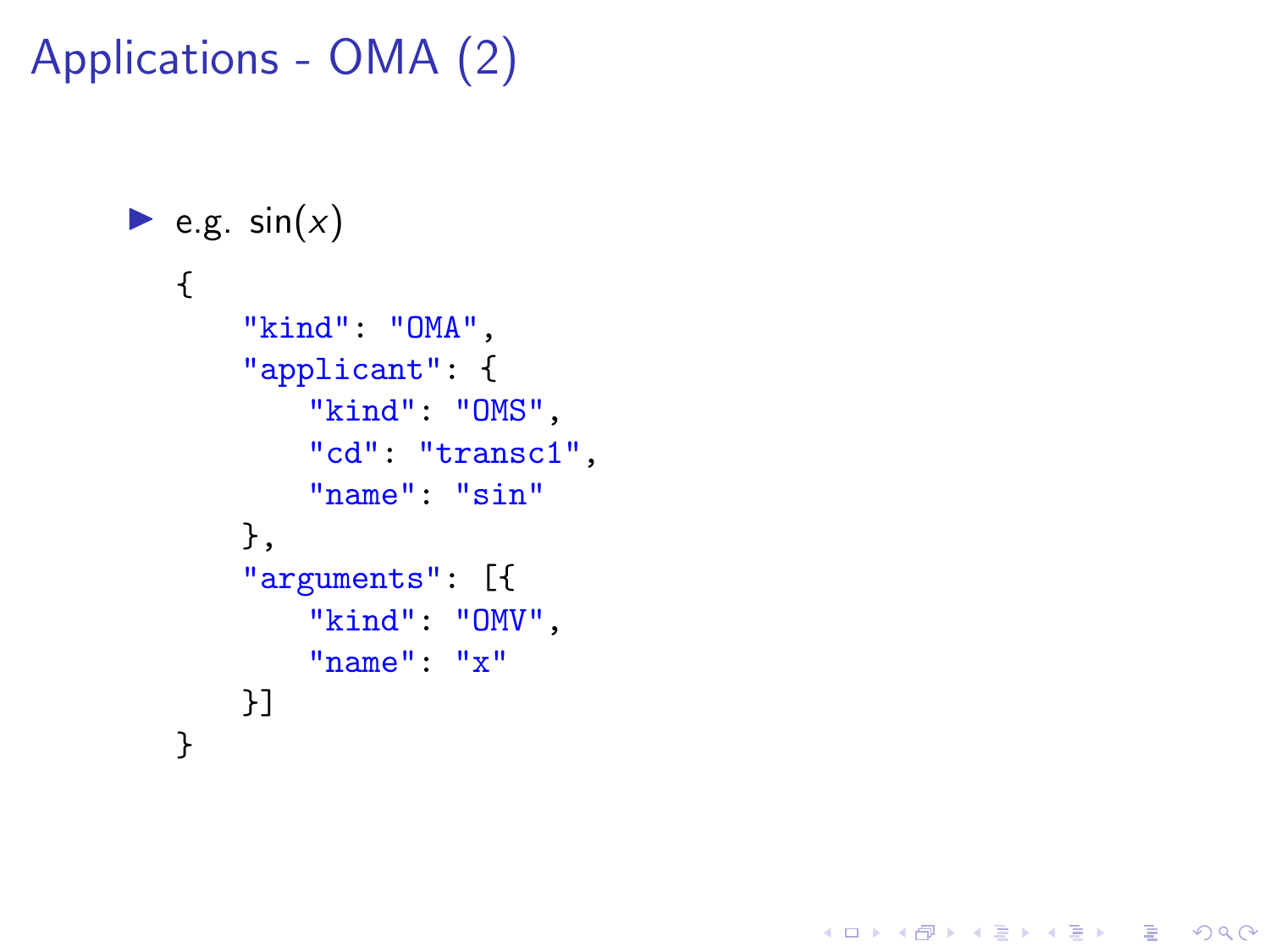Attributions - OMATTR (1)

```
\blacktriangleright {
       "kind": "OMATTR",
       /** the base for the cd, optional */"cdbase": uri,
       /** attributes attributed to this object, non-empty */
       "attributes": ([
           OMS, omel|OMFOREIGN
       \bigcup \bigcap.
       /** object that is being attributed */
       "object": omel
   }
```
**KORKARYKERKER POLO** 

 $\blacktriangleright$  attributes are represented as an array of pairs containing

- $\blacktriangleright$  the name of the attribute
- $\blacktriangleright$  the value of the attribute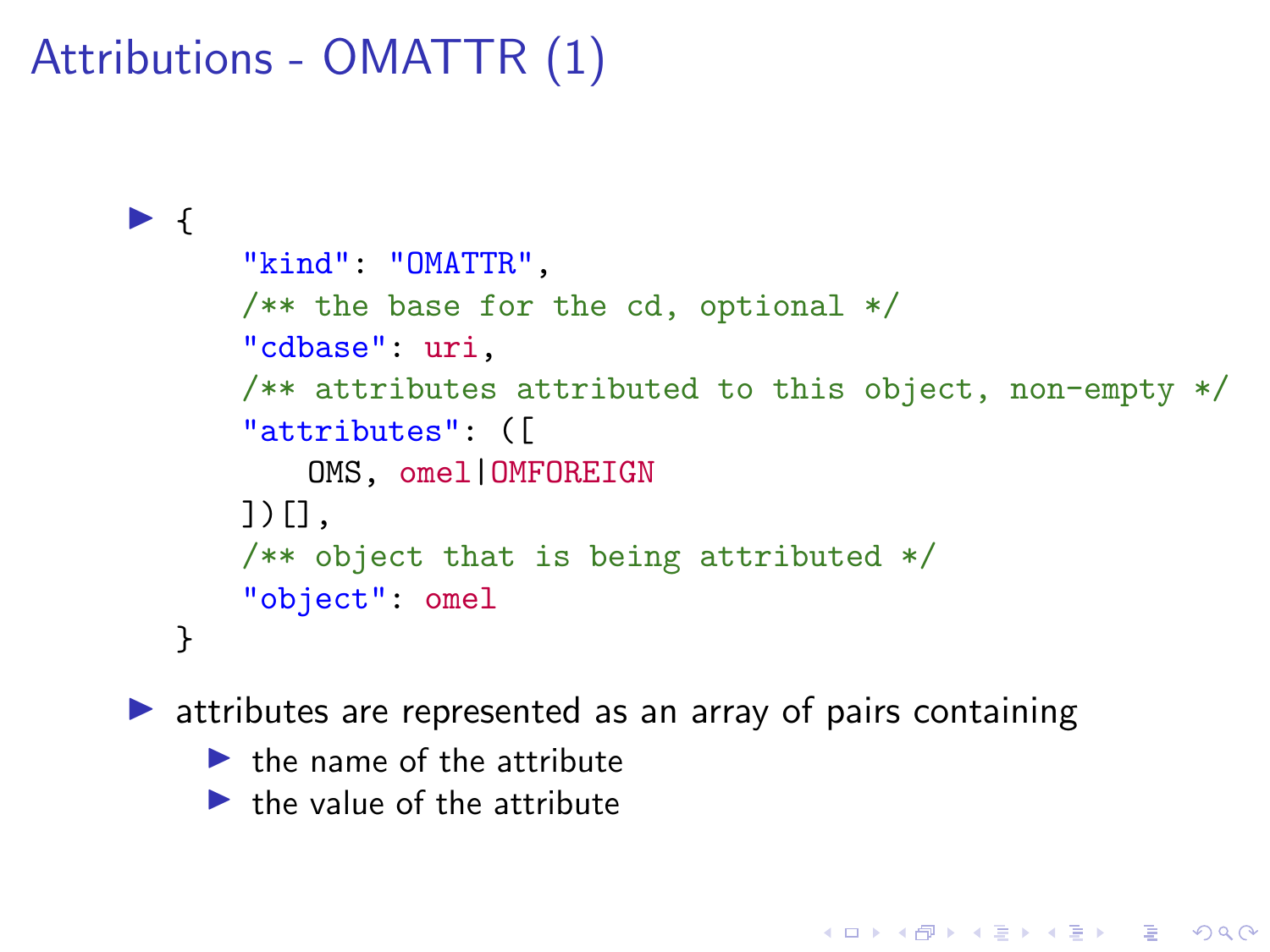Attributions - OMATTR (2)

```
\triangleright e.g. to annotate a variable x as having a real type
  {
       "kind": "OMATTR",
       "attributes": [
           \Gamma{ "kind": "OMS", "cd": "ecc", "name": "type" },
               { "kind": "OMS", "cd": "ecc", "name": "real" }
           ]
       ],
       "object": {
           "kind": "OMV",
           "name": "x"
      }
  }
```
K ロ ▶ K 個 ▶ K 할 ▶ K 할 ▶ ( 할 → ) 익 Q Q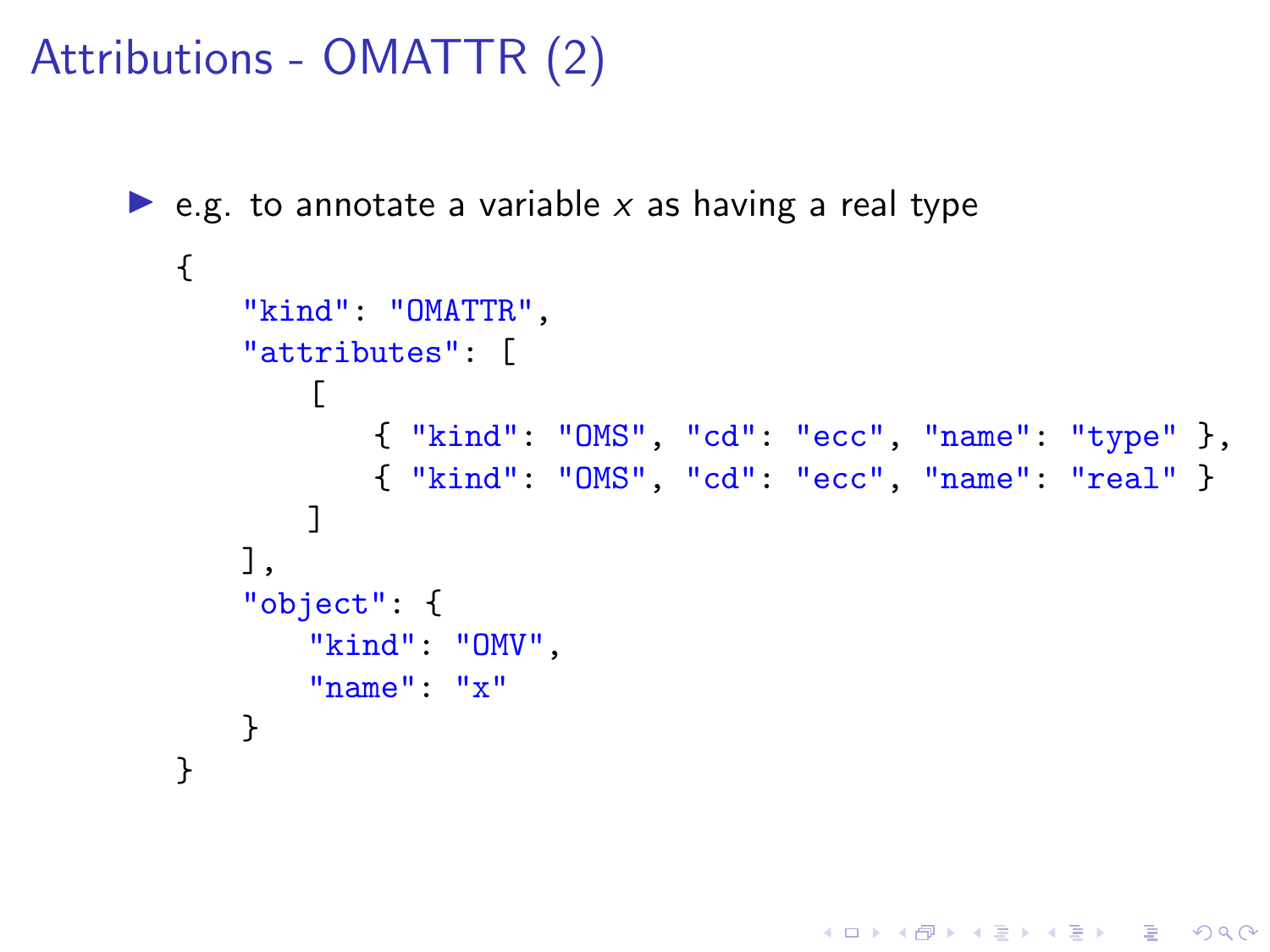```
Bindings - OMB (1)
```

```
\blacktriangleright {
      "kind": "OMBIND",
      /** the base for the cd, optional */
      "cdbase": uri,
      /** the binder being used */
      "binder": omel,
      /** the variables being bound, non-empty */
      "variables": (OMV | attvar)[],
      /** the object that is being bound */"object": omel
  }
```
 $\triangleright$  variables being attributed are represented as a list with each element either

 $\blacktriangleright$  an OMV variable

 $\triangleright$  an OMATTR where the attributed object is a variable (attvar)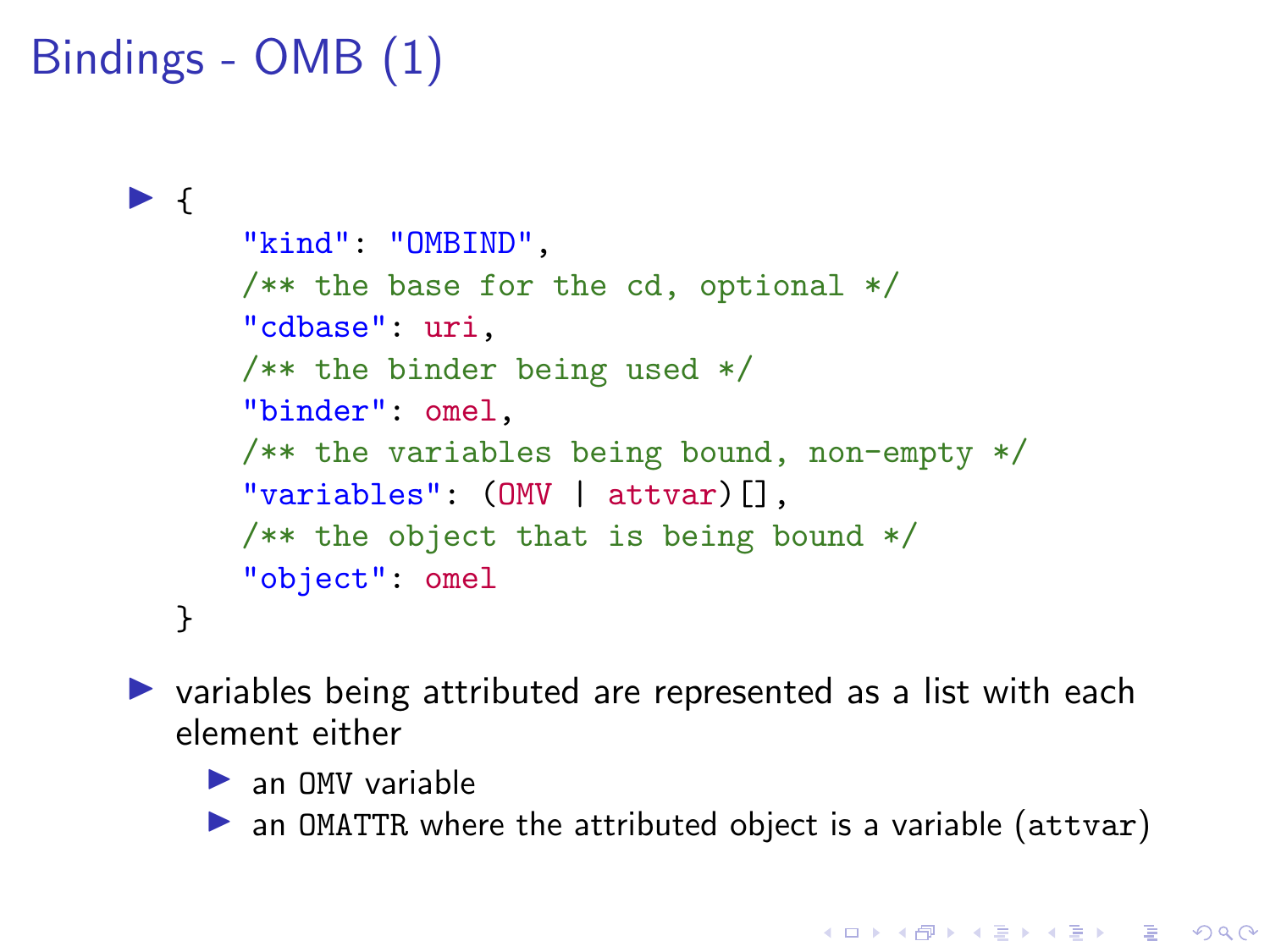```
Bindings - OMB (2)
     \blacktriangleright e.g. \lambda x \cdot \sin(x){
             "kind": "OMBIND",
             "binder":
                 { "kind": "OMS", "cd": "fns1", "name": "lambda" },
             "variables": [
                { "kind": "OMV", "name": "x" }
             ],
             "object": {
                 "kind": "OMA",
                 "applicant":
                     { "kind": "OMS", "cd": "transc1", "name":"sin" },
                 "arguments": [
                     { "kind": "OMV", "name": "x" }
                 ]
            }
        }
```
**KORK ERKER ADA DI VOLO**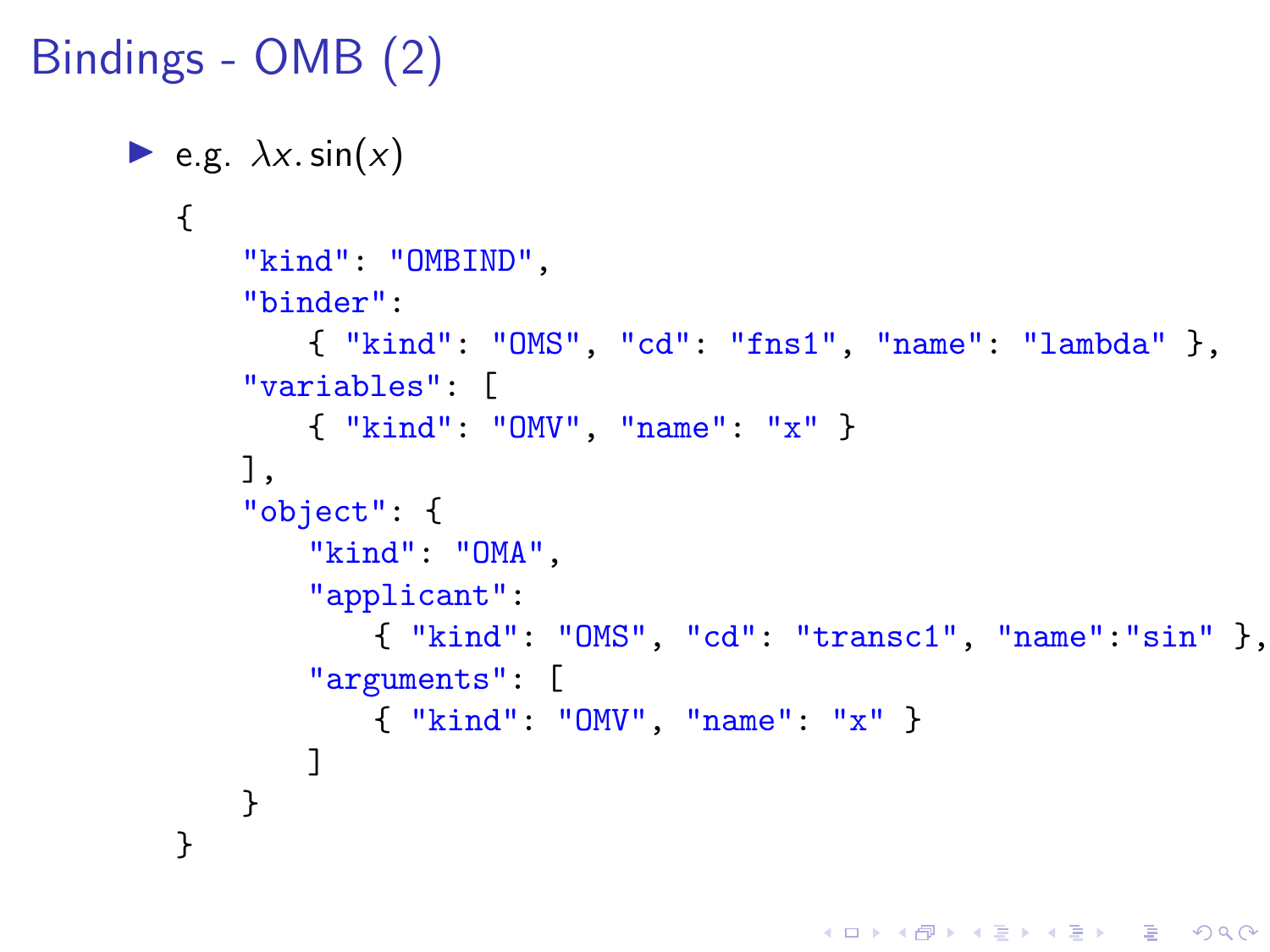## Errors - OME (1)

#### $\blacktriangleright$  { "kind": "OME", /\*\* the error that has occured \*/ "error": OMS, /\*\* arguments to the error, optional \*/ "arguments"?: (omel|OMFOREIGN)[] }

K ロ ▶ K 個 ▶ K 결 ▶ K 결 ▶ │ 결 │ K 9 Q Q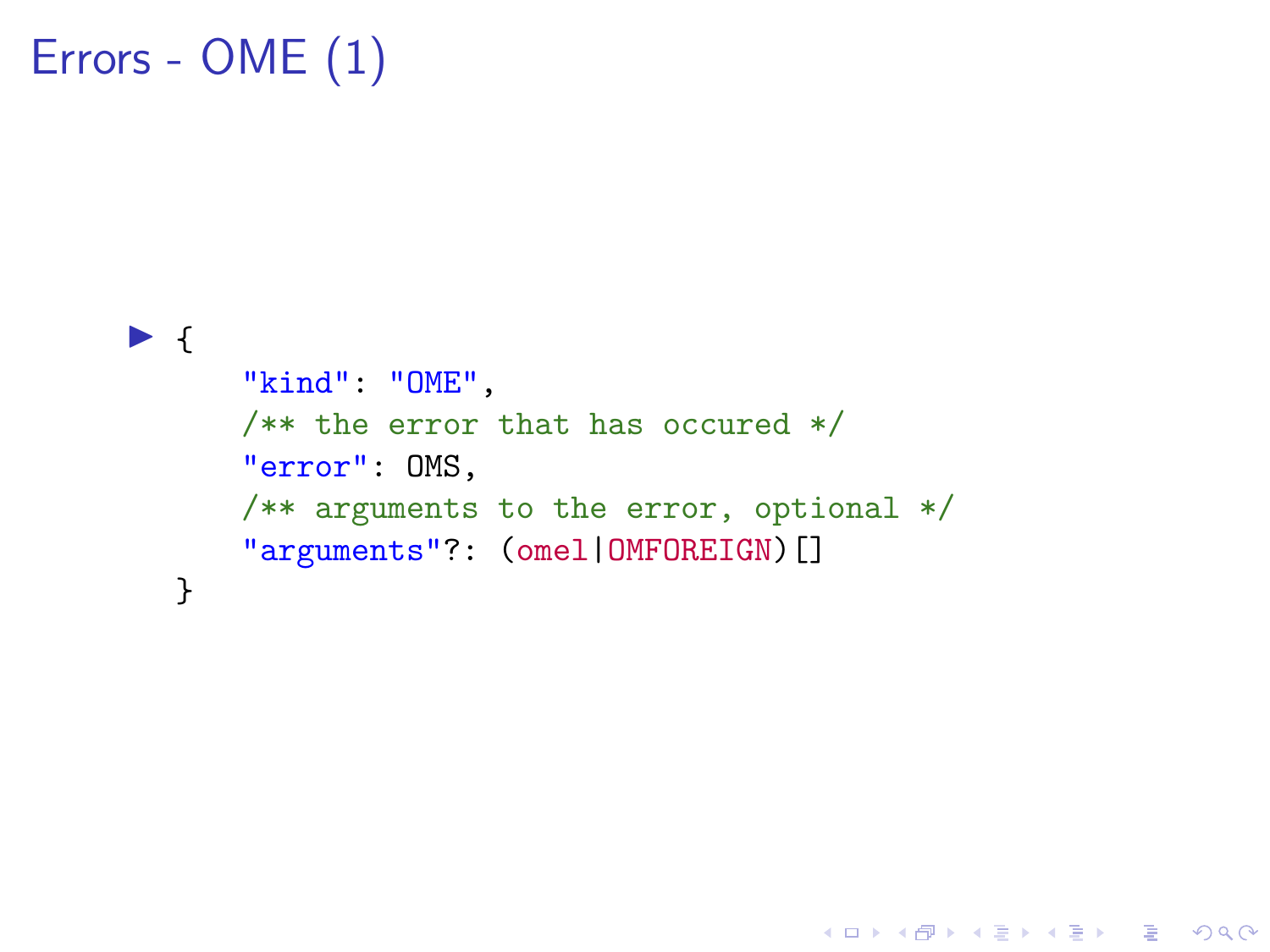## Errors - OME (2)

```
e.g. to annotate a division by zero error in x/0{
      "kind": "OME",
      "error":
          { "kind": "OMS", "cd": "aritherror",
            "name": "DivisionByZero" },
      "arguments": [{
          "kind": "OMA",
          "applicant": { "kind": "OMS", "cd": "arith1",
                        "name": "divide" },
          "arguments": [
             { "kind": "OMV", "name": "x" },
             { "kind": "OMI", "integer": 0}
          ]
      }]
  }
```
**KORK ERKER ADA DI VOLO**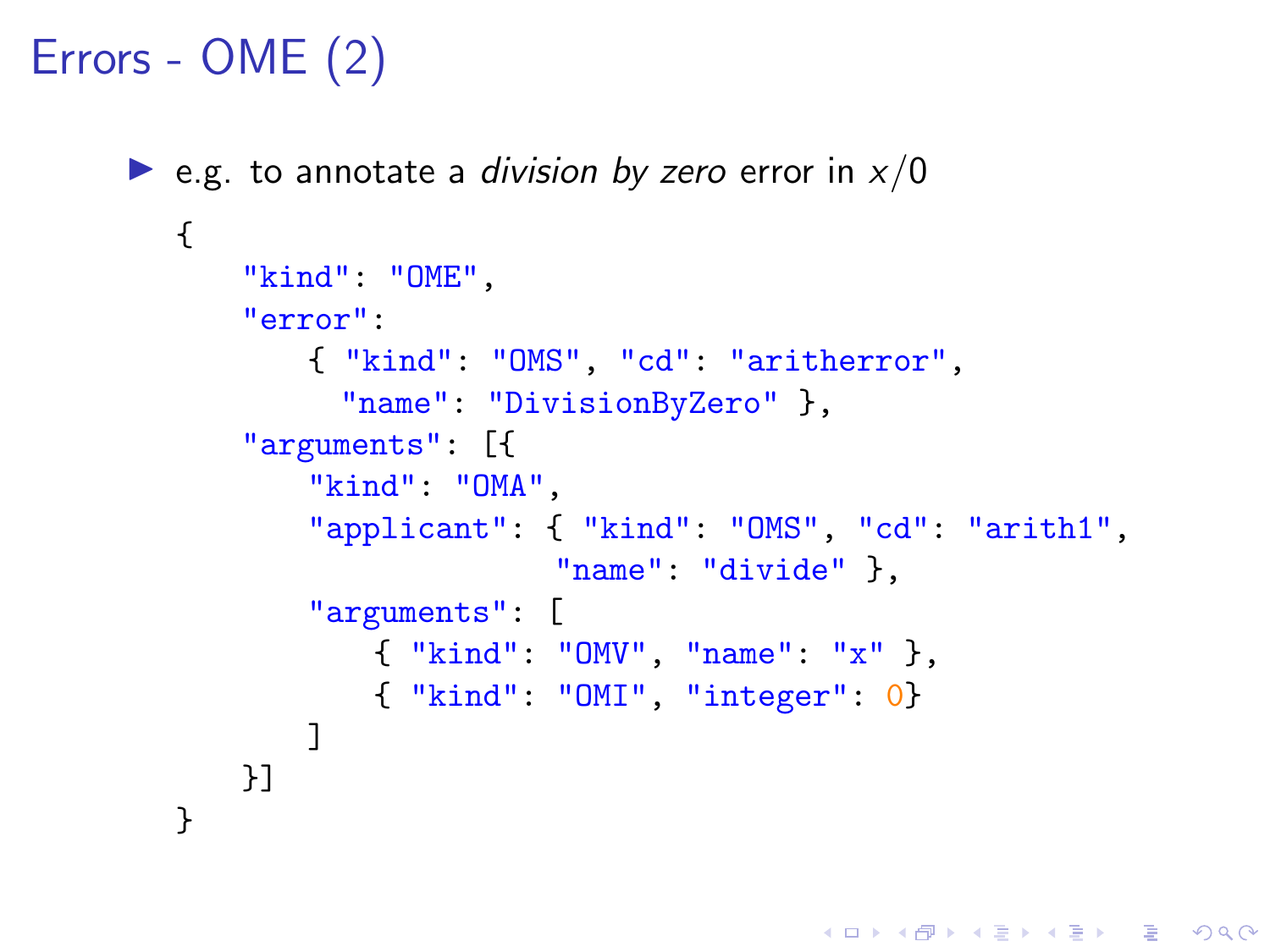Foreign Objects - OMFOREIGN

```
\blacktriangleright {
       "kind": "OMFOREIGN",
       /** encoding of the foreign object, optional */
       "encoding"?: string,
       /** the foreign object */
       "foreign": any
   }
E.g. to represent a LATEX math term sin(x)
   {
       "kind": "OMFOREIGN",
       "encoding": "text/x-latex",
       "foreign": "\$\sin(x)$"
   }
```
K ロ ▶ K 個 ▶ K 할 ▶ K 할 ▶ 이 할 → 이익 @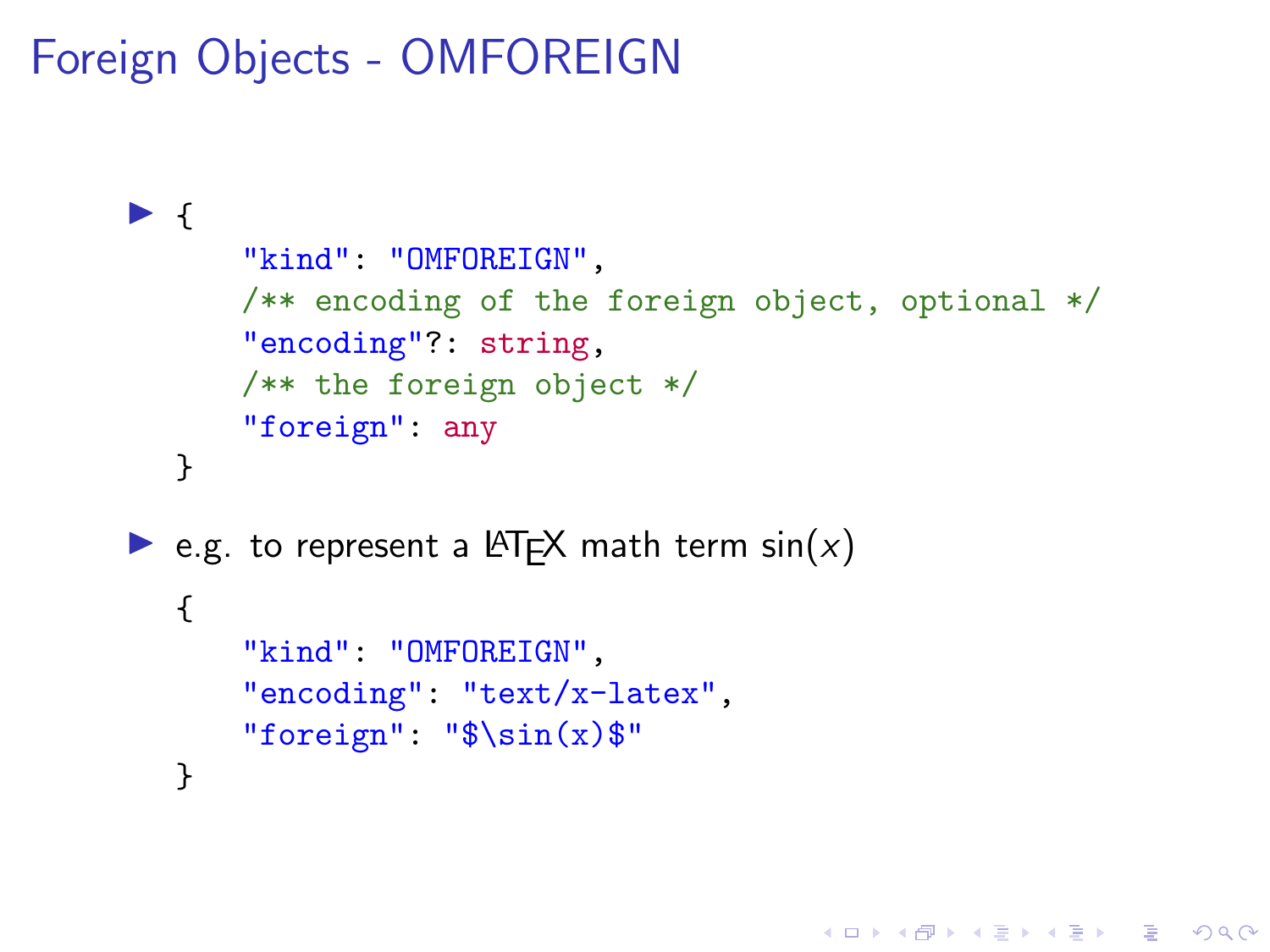### References - OMR (1)

```
\triangleright we can reference any object with an id
\blacktriangleright {
       "kind": "OMR"
        /** element that is being referenced */
        "href": uri
   }
▶ e.g. term f(f(f(a, a), f(a, a)), f(f(a, a), f(a, a))) encoded as a
   DAG f \mathbb{C} f \mathbb{C} a encoded as f(f)y
                                                     f(a, a), y), xx
```
**KORK EXTERNE PROVIDE**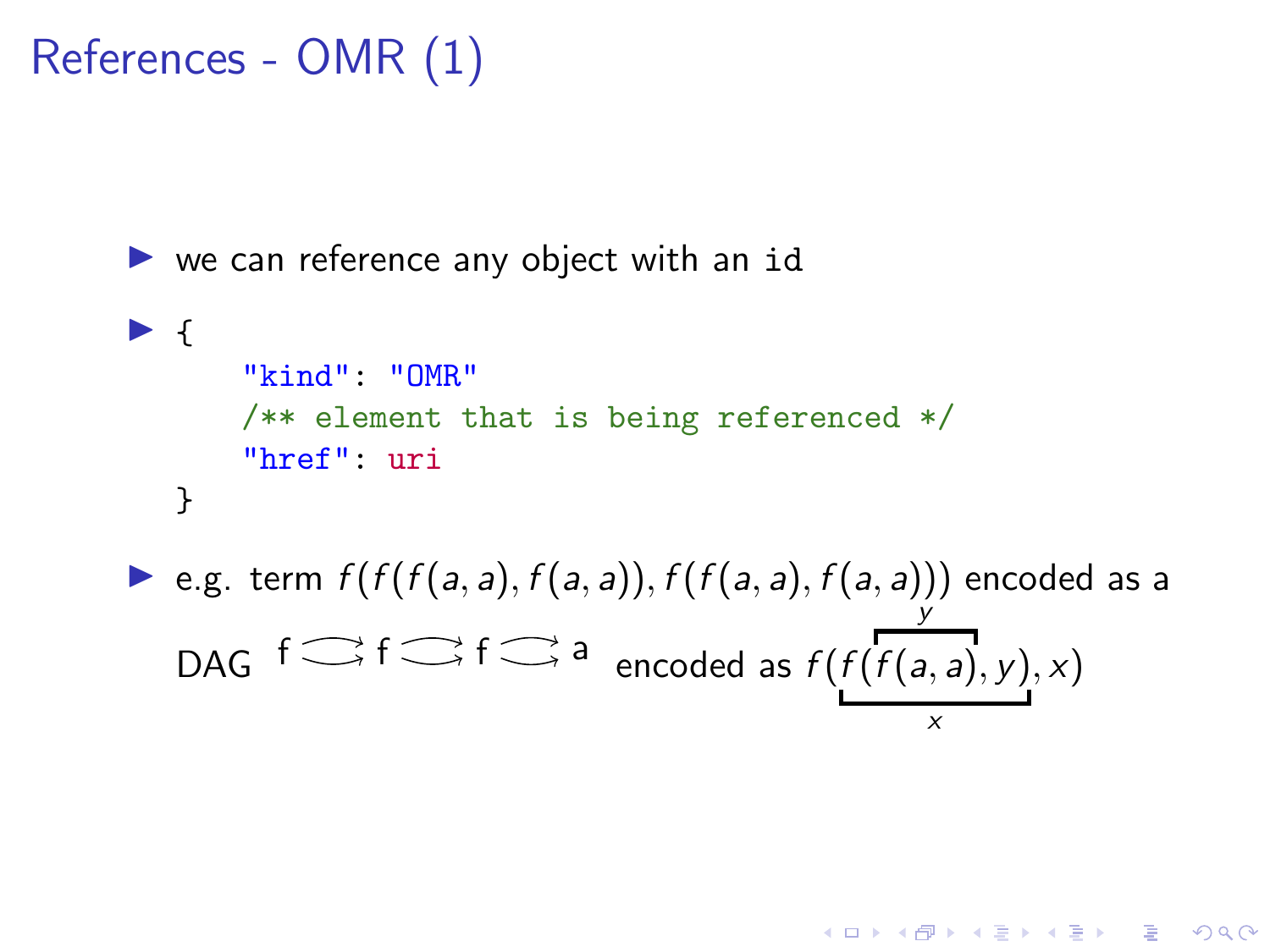```
References - OMR (2)
```

```
{
   "kind": "OMOBJ",
   "object": {
       "kind": "OMA",
       "applicant": { "kind": "OMV", "name": "f" },
       "arguments": [{
           "kind": "OMA", "id": "x",
           "applicant": { "kind": "OMV", "name": "f" },
           "arguments": [{
               "kind": "OMA", "id": "y",
               "applicant": { "kind": "OMV", "name": "f" },
               "arguments":
                  [{ "kind": "OMV", "name": "a" },
                  { "kind": "OMV", "name": "a" }]
           }, { "kind": "OMR", "href": "#y" }]
       }, {
           "kind": "OMR", "href": "#x"
       }]
   }
}
```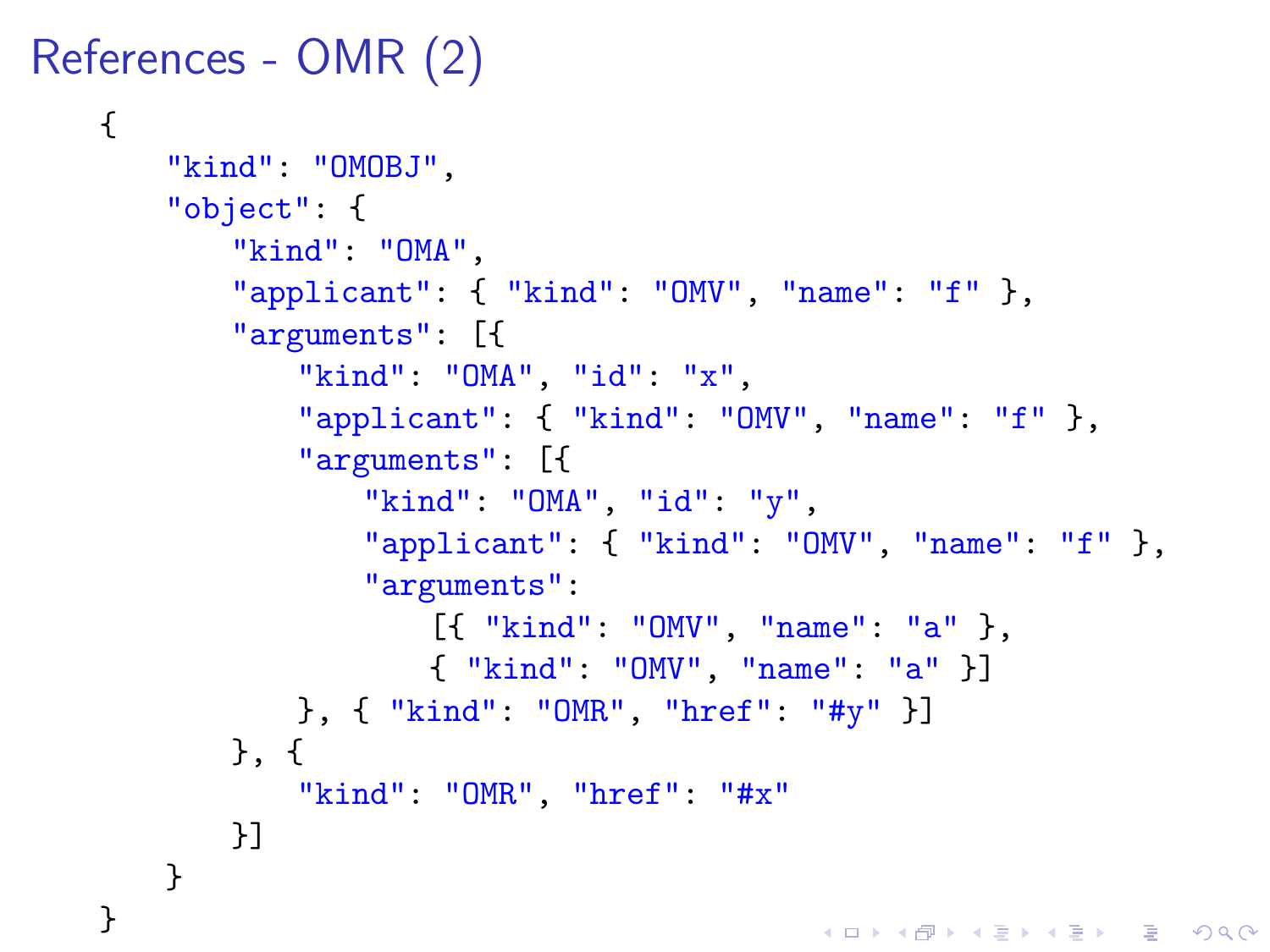## **Summary**

- ▶ Developed a JSON encoding for OpenMath Objects
- ▶ An OpenMath JSON encoding makes using OM much easier in many languages
	- $\triangleright$  most languages have structured data types built in
	- $\triangleright$  serialization into/from JSON exists natively in many languages

**KORK ERKER ADAM ADA** 

- $\blacktriangleright$  existing approaches had disadvantages  $\rightsquigarrow$  develop our own
	- $\triangleright$  simple to translate to/from the XML Encoding (see <https://omjson.kwarc.info/>)
	- $\blacktriangleright$  uses JSON-native data types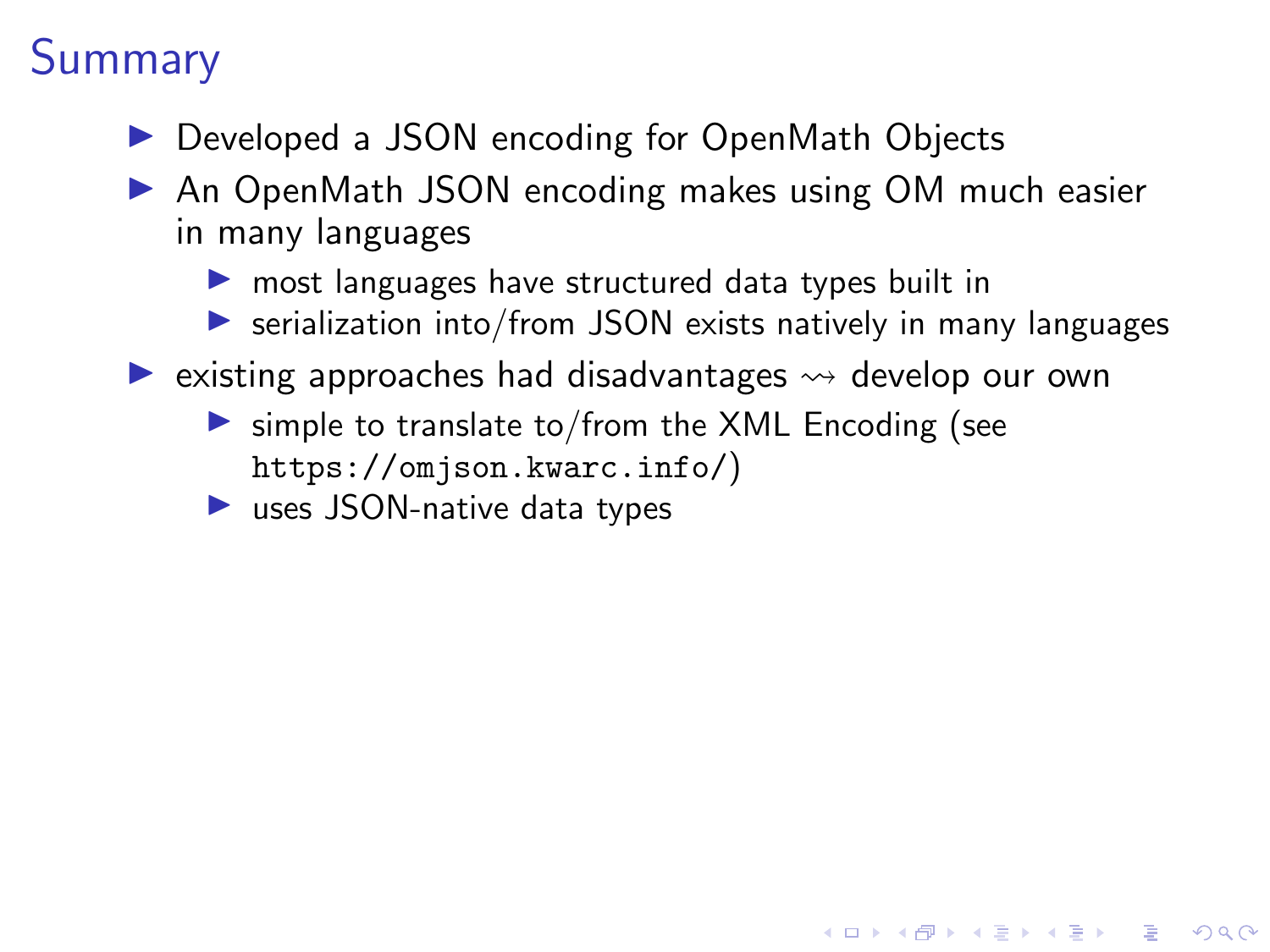## Summary

- ▶ Developed a JSON encoding for OpenMath Objects
- ▶ An OpenMath JSON encoding makes using OM much easier in many languages
	- $\triangleright$  most languages have structured data types built in
	- $\triangleright$  serialization into/from JSON exists natively in many languages
- $\blacktriangleright$  existing approaches had disadvantages  $\rightsquigarrow$  develop our own
	- $\triangleright$  simple to translate to/from the XML Encoding (see <https://omjson.kwarc.info/>)
	- $\blacktriangleright$  uses JSON-native data types

 $\triangleright$  We propose to adopt this encoding and publish from the OM Web Site ( OM Business Meeting)

4 0 > 4 4 + 4 = + 4 = + = + + 0 4 0 +